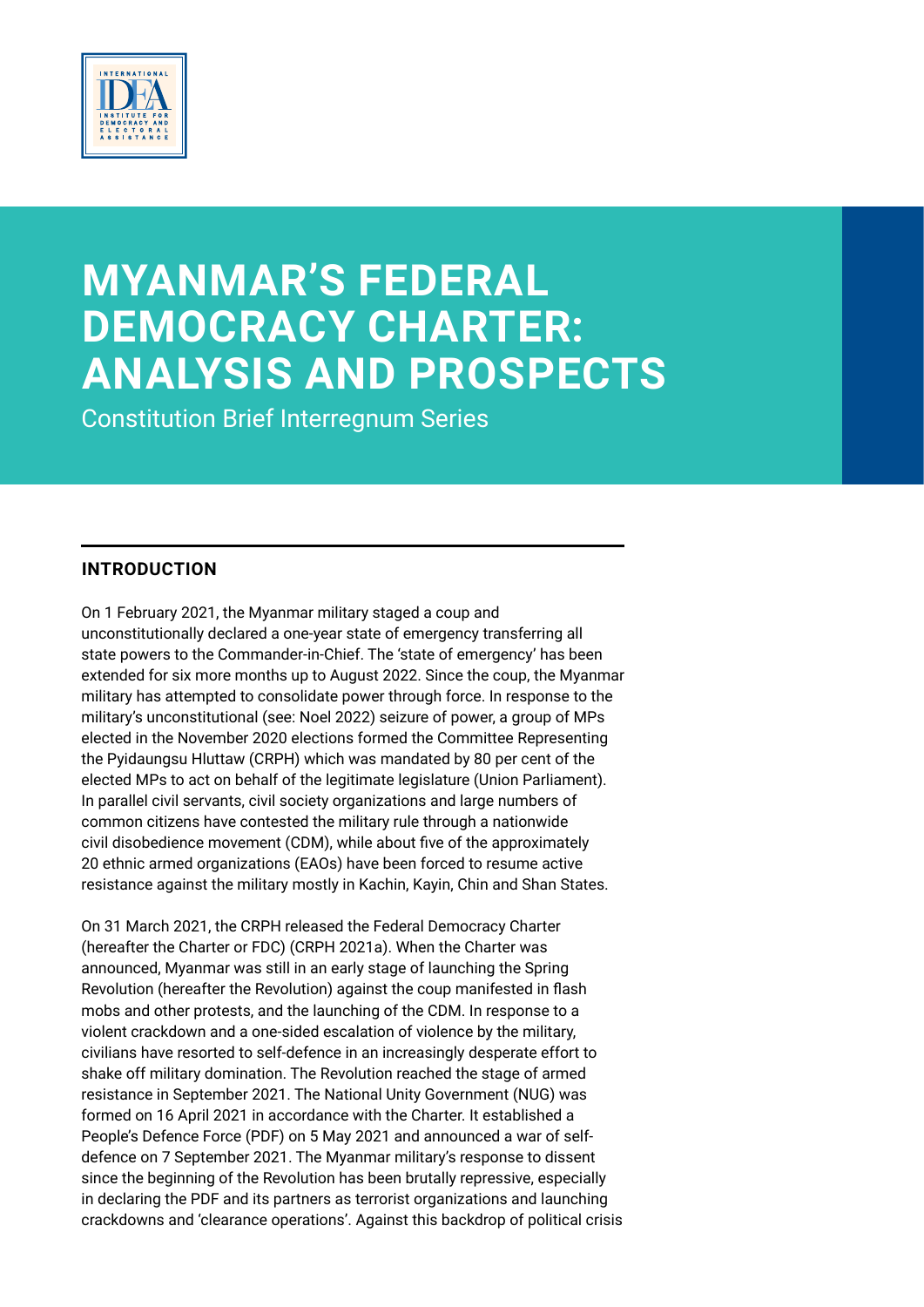**The revised Charter is more elaborate than its earlier version in terms of norms and principles for founding a federal union and citizens' rights, and lays out more detailed guidelines for writing an interim constitution and a permanent constitution.** and transformation, the broadest national unity front of the Revolution known as the National Unity Consultative Council (NUCC), established on 8 March 2021, revised the Charter and had it approved at the People's Assembly held on 27–29 January 2022.

The revised Charter is more elaborate than its earlier version in terms of norms and principles for founding a federal union and citizens' rights, and lays out more detailed guidelines for writing an interim constitution and a permanent constitution. The Charter consists of two parts. Part I contains basic principles which should bind the constitution-making process—most importantly, the idea that Myanmar would become a 'Federal Democratic Union'. Part II defines interim governing institutions and goals for institutions during the interim period, as well as the process of elaborating a permanent new constitution.

This Constitution Brief looks at the revised Charter's substantive provisions to identify the key ones and to raise questions, where relevant, about how certain issues have been approached. This Brief is structured around three main sections: Section 1 provides an overview of the process through which the Charter was developed and revised; Section 2 explores the political purpose and legal nature of the Charter; and Section 3 focuses on the content of the Charter.

This Brief builds on an earlier version prepared by International IDEA Myanmar after the Federal Democracy Charter was first issued in 2021. Intended for key stakeholders interested and/or participating in Myanmar's return to democracy and to enable a better understanding of the Charter—its purpose, origins and contents—it has now been updated and reflects the latest FDC revisions. The hope is that this will, in turn, help stakeholders to develop informed positions on the Charter and related efforts by the CRPH and NUCC to restore democratic governance and constitutionalism in Myanmar. Furthermore, the Brief highlights legal and political considerations to support interim institutions' (especially the NUCC's) constitution-building efforts.

## 1. **CHARTER-MAKING PROCESS**

#### **Why does Myanmar need a new constitution?**

In the morning hours of 1 February 2021, the day the newly elected Union Parliament was scheduled to convene for its first session, the military detained the leaders of the National League for Democracy, including State Counsellor Aung San Suu Kyi and President U Win Myint, cabinet ministers, the chief ministers of several regions, and other members of key institutions such as the Union Election Commission. The military unconstitutionally declared the military-nominated First Vice President Myint Swe (who had received the second highest number of votes in the presidential election) Acting President. Myint Swe therefore had no constitutional authority when he convened a meeting of the National Defence and Security Council (NDSC), attended by military and military-nominated members only, and declared a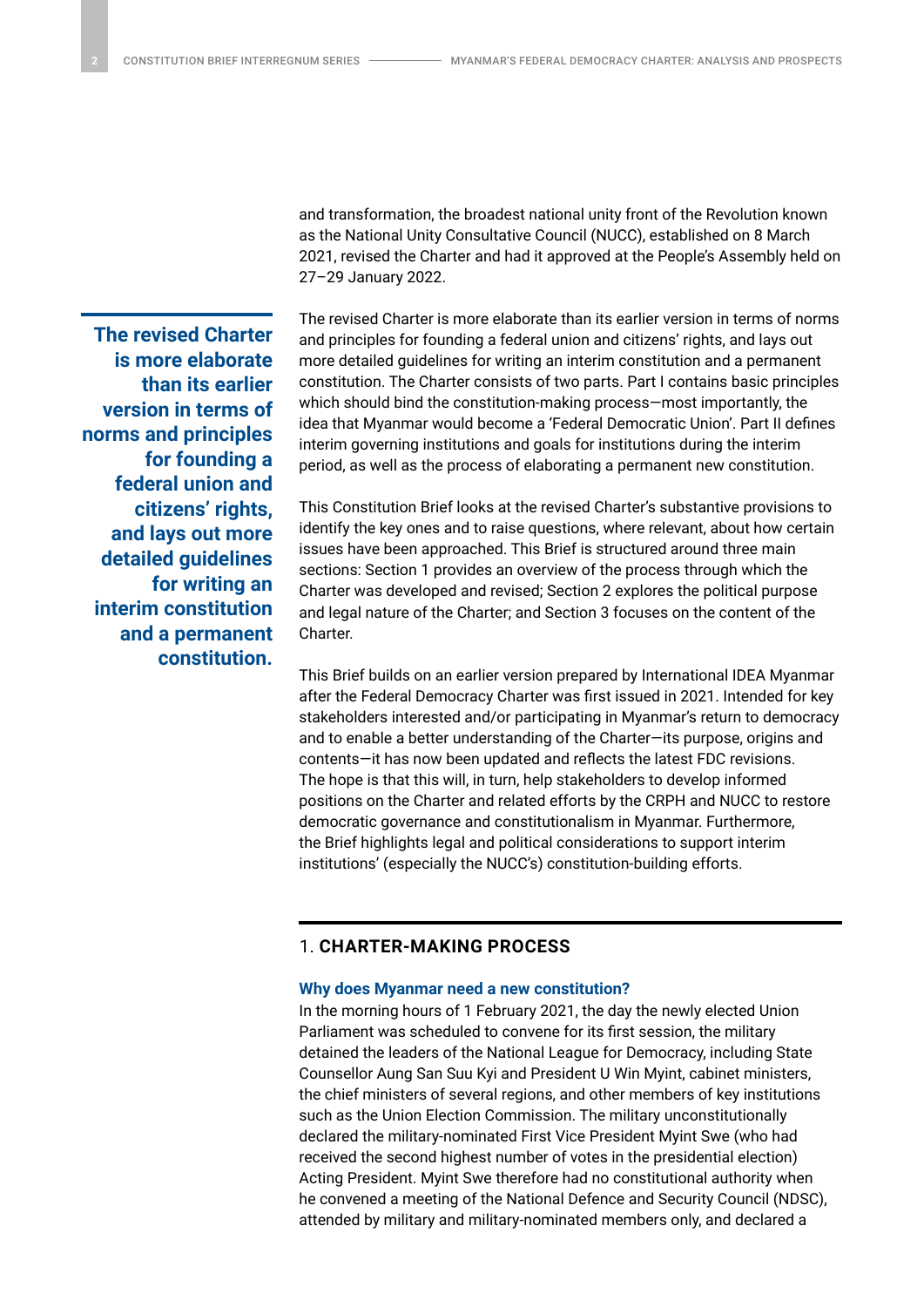state of emergency based on article 417 of the 2008 Constitution for one year (effectively transferring legislative, executive and judicial powers to the military's Commander-in-Chief).

Under article 417, a state of emergency is permitted only if there is a threat of 'disintegration of the Union or national solidarity or the loss of national sovereignty' due 'to acts or attempts to take over the sovereignty of the Union by insurgency, violence and wrongful forcible means'. To date, the military has provided no credible evidence of electoral fraud on a scale that would amount to a loss of sovereignty, and it is legally doubtful that electoral fraud constitutes 'wrongful forcible means'. In addition, the constitutional procedure outlined in article 417 was not followed as it requires that the President must coordinate with all members of the NDSC, that only the President has the authority to declare the state of emergency, and that the President must inform the Union Parliament. In effect, the consultative meeting with the NDSC was not held with all its members, Myint Swe was not the Acting President and thus had no authority to declare a state of emergency—and nor was the Union Parliament informed. The military violated the 2008 Constitution it had itself drafted. Contrary to its claims, all its subsequent decisions and appointments are thus unconstitutional and illegal.

The unconstitutional coup (Noel 2022) renders the Constitution invalid and inapplicable. Myanmar, therefore, is now in need of a new constitution.

#### **Is the Federal Democracy Charter an interim constitution?**

No, it contains an interim constitutional framework in its Part II, but due to its largely political nature is best understood as a political framework rather than a strictly legal document. This is because it is ultimately too vague on a number of issues and does not contain any constitutional checks and balances (for instance no court is empowered to enforce its provisions). It concentrates power in the largest consultative body, the NUCC and the People's Assembly, and emphasizes the need for political consensus rather than the strict legal application of constitutional provisions.

#### **Who participated in the Charter-making process?**

In the aftermath of the coup and with the onset of violent persecution by the military of any political opposition to its takeover, there was limited public information on the Charter-making process in the weeks after the formation of the CRPH, due to the extreme security risks that participants were under. While the CRPH was clearly the primary driving force behind the Charter, members of the CRPH and of the newly formed NUG stated that the Charter was developed inclusively in the spirit of collaborative and collective governance. For example, after the announcement of the Charter in March 2021, U Yee Mon, the CRPH Spokesperson, commented: 'In fact, the charter was not entirely drafted by the CRPH. It was drafted and approved by at least four groups, including elected lawmakers and political parties, CDM (civil disobedience movement)/strike leaders, protest leaders, and civil society organizations representing women and youth. The NUCC will be formed based on those four groups.' (Irrawaddy 2021). Similarly, MP and CRPH member Lwin **The Federal Democracy Charter concentrates power in the largest consultative body, the NUCC and the People's Assembly, and emphasizes the need for political consensus rather than the strict legal application of constitutional provisions.**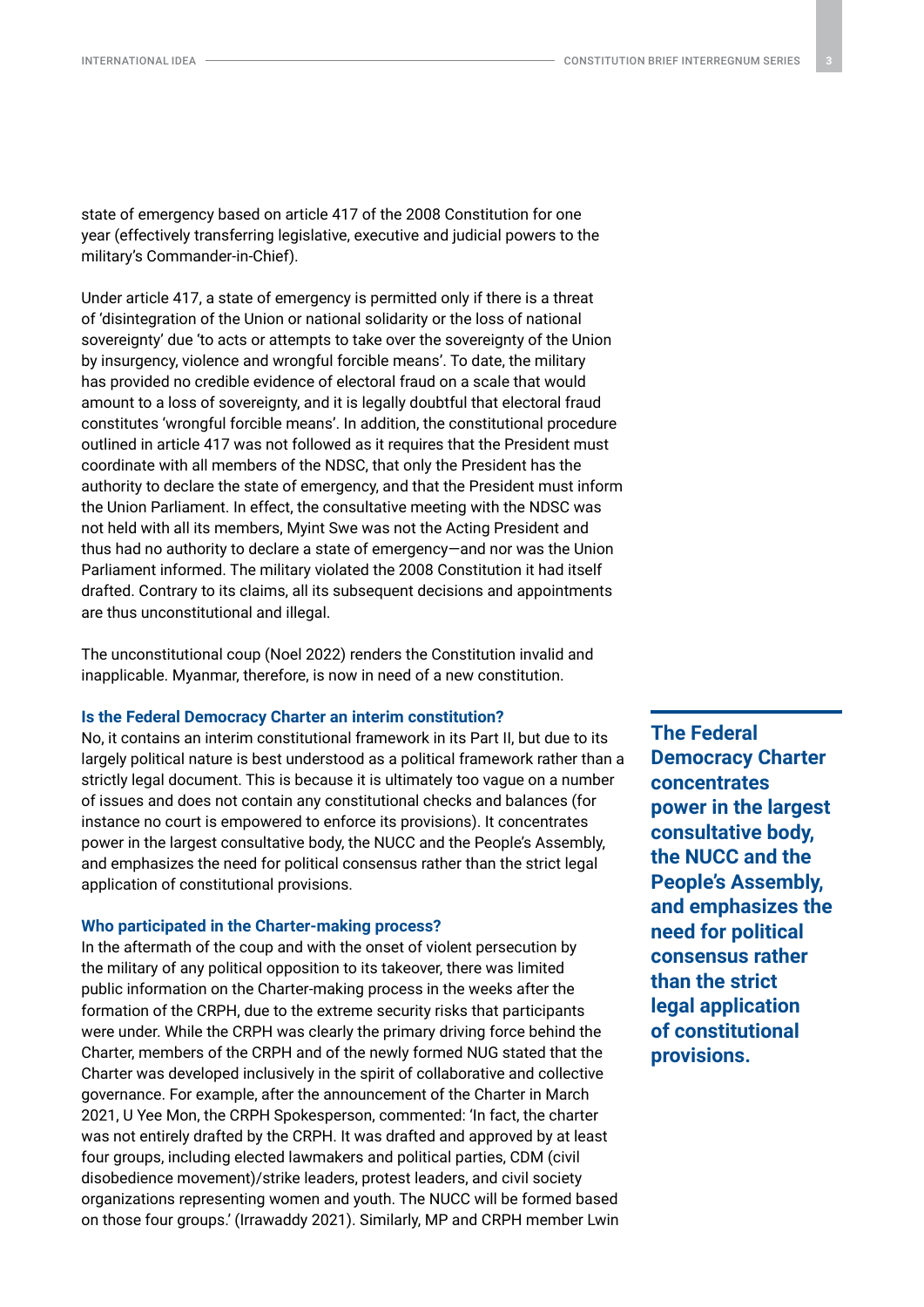Ko Latt stated in an interview with the BBC: 'We discussed with EAOs, political parties which do not collaborate with the State Administrative Council (SAC), leaders from the strike committees and CDM, and Members of Parliament for 20 days, and agreed on the Charter in order for the CRPH to lead and form the interim government' (BBC 2021).

Part I of the Charter was easier for stakeholders to agree on than Part II. According to some members of the strike committees, Part I was negotiated and agreed upon by a broader spectrum of actors, whereas some stakeholders were not fully consulted on Part II (i.e. strike committees) or did not agree upon it (some EAOs). Indeed, NUG Minister of Union Federal Affairs, Dr Lian Hmung Sakhong, acknowledged that Part II was revised just before being announced and that this may have been why there was less explicit support for it than Part I; he also noted openness on behalf of the NUG to revisit Part II accordingly (VOA News 2021). Enjoying the clearest mandate and electoral legitimacy, the CRPH was the leading actor in the initial stages of preparing the Charter. It could have acted alone, but chose to consult with and include other political stakeholders. Therefore, the NUCC later announced that the Charter had been agreed within the larger platform already at the outset and began its widely inclusive review process on 24 May 2020 (Women of Burma 2021). As the CRPH is one of four original member organizations forming the NUCC, a link between the elected MPs and the wider group of stakeholders was ensured from the beginning. When the Charter was first announced on 31 March 2020, the Revolution had only lasted for two months. Drafting the Charter and having it discussed and agreed as broadly and inclusively as otherwise possible, in peaceful conditions, implied extreme risk. During the weeks when the earlier version of the Charter was being developed, many potential stakeholders or members of the NUCC had not formally joined the body yet. It is also the more inclusive NUCC that undertook the task of revising the document and organizing the first People's Assembly in January 2022, which approved the revised Charter. At the same time, the composition of the NUCC has also expanded from four to five member groups by including Interim State/Federal/ Ethnic Representative Committees, called 'Members of the Charter' in both versions of the Charter. Therefore, the highest consultative committee has become more inclusive and representative. When the NUCC held its first press conference on 16 November 2021, it claimed to have 28 members. That number increased to 33 in January 2022, including 8 unnamed EAOs or ethnic resistance organizations (EROs).

## **What documents were referenced in making the Charter?**

Many constitutional design features, particularly in Part I (Declaration of Federal Democratic Union) of the Charter (both original and revised), are based on the draft Constitution of the Federal Republic of the Union of Burma adopted on 12 February 2008, crafted in the 1990s–2000s by National League for Democracy (NLD) lawmakers and ethnic armed forces in Myanmar's border areas who were part of the Federal Constitution Drafting and Coordination Committee (for Burmese and English versions see: FCDCC 2008). It is less clear which documents and/or other comparative experiences were referenced in developing Part II (Interim Constitutional Arrangements).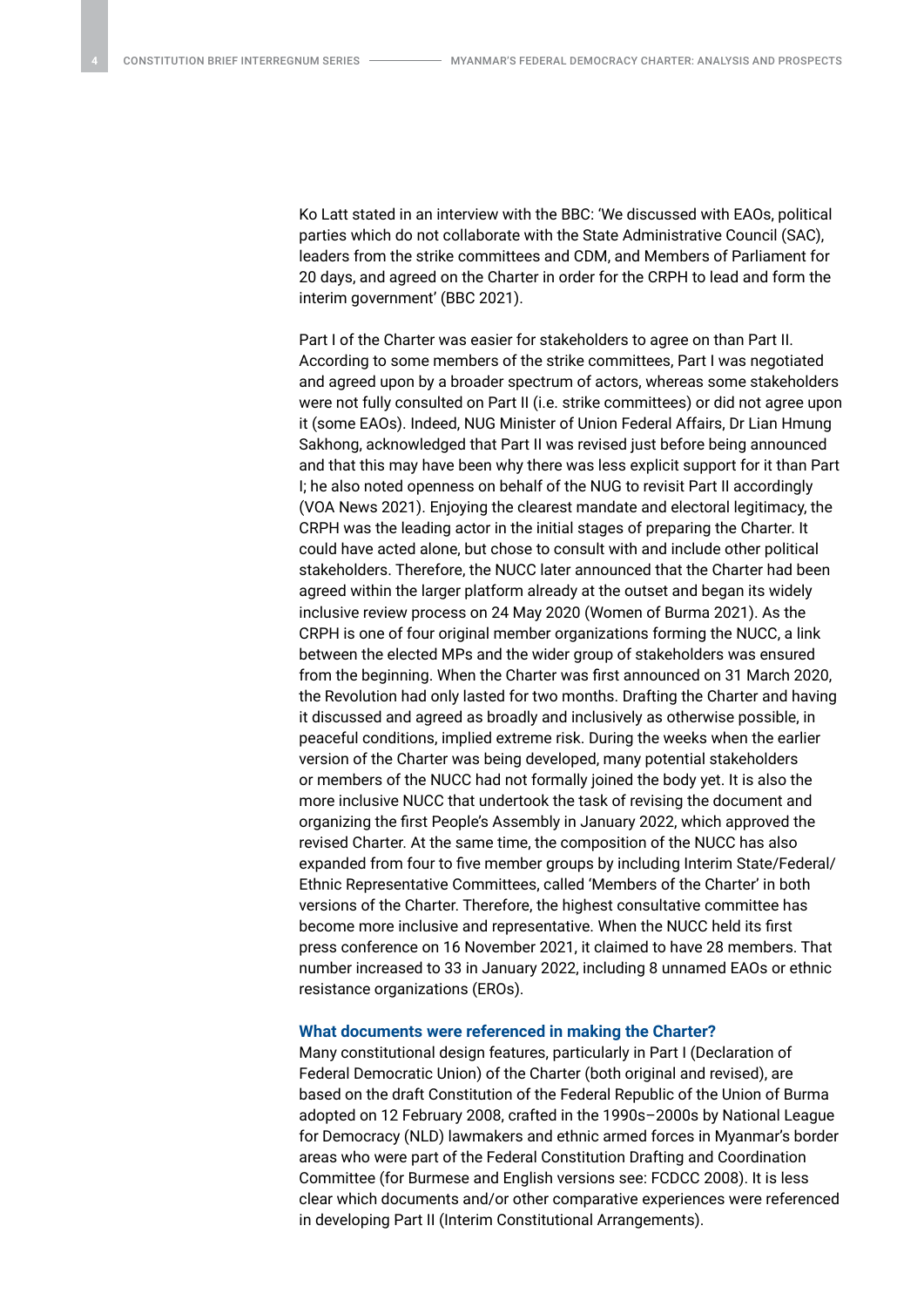Part I represents clear concessions to demands of EAOs, and includes many principles related to federalism, democracy and rights. The 2008 Constitution is only mentioned in the context of its ultimately envisaged abolishment; no continuity from the constitutional framework established by the 2008 Constitution is foreseen. This may be different from actual practice, where there appears to be a pragmatic approach which implies a certain degree of continuity with the 2008 Constitution. The revised Charter has seen significant further improvements in laying out citizen and democratic rights to be provided for in the future permanent constitution. These come not only from the text of the above-stated draft Constitution of the Federal Republic of the Union of Burma Second Draft but from the inputs of the NUCC's non-EAO discussants such as women's and labour rights organizations. International human rights are explicitly mentioned as relevant sources of law for the first time in a constitutional document in Myanmar, namely: the UN Convention on the Rights of the Child; the Freedom of Association and Protection of the Right to Organise Convention (ILO Convention 87); and the Right to Organise and Collective Bargaining Convention (ILO Convention 98). This may be an opening for including other references to international human rights law in constitutional law in the future.

#### **Will the Charter be revised, or is its current form final?**

The original Charter was designed to be revised and even in its current form it remains open to amendments. The NUCC was tasked with revising Part II before submitting it to the People's Assembly for approval. The CRPH has shown a willingness to consult on and, possibly, revisit the text of the Charter since its promulgation—particularly Part II. In an interview, NUG Minister of Union Federal Affairs, Dr Lian Hmung Sakhong noted: 'As Part II of the Charter is a matter of business operation, we will revise and add as relevant while we are implementing the tasks' (VOA News 2021). The initial version of the Charter foresaw the possibility for an amendment of 'the strategic plans' (Part II, Chapter 7, article 4), a term that was not defined but might refer to Part II of the Charter in its entirety. The revised version of the Charter provides that the NUCC may amend the 'interim constitutional arrangements' (i.e., presumably, Part II) and submit those amendments to the People's Assembly for approval (Part II, Chapter 10, article 59). It is unclear whether this provision also applies to Part I of the revised Charter, and therefore whether or not the principles intended to inform the future final constitution can be amended. However, the CRPH has taken concrete actions on the basis of the Charter (i.e. forming the NUG), demonstrating commitment to it as the foundation of a way forward for Myanmar for the time being, even if it will be adjusted or even repealed or replaced in the longer term. The NUCC may revise or enlarge the FDC and submit those amendments or additions to the Charter to the People's Assembly for approval (Part II, Chapter 10, article 59).

**The original Charter was designed to be revised and even in its current form it remains open to amendments. The NUCC was tasked with revising Part II before submitting it to the People's Assembly for approval.**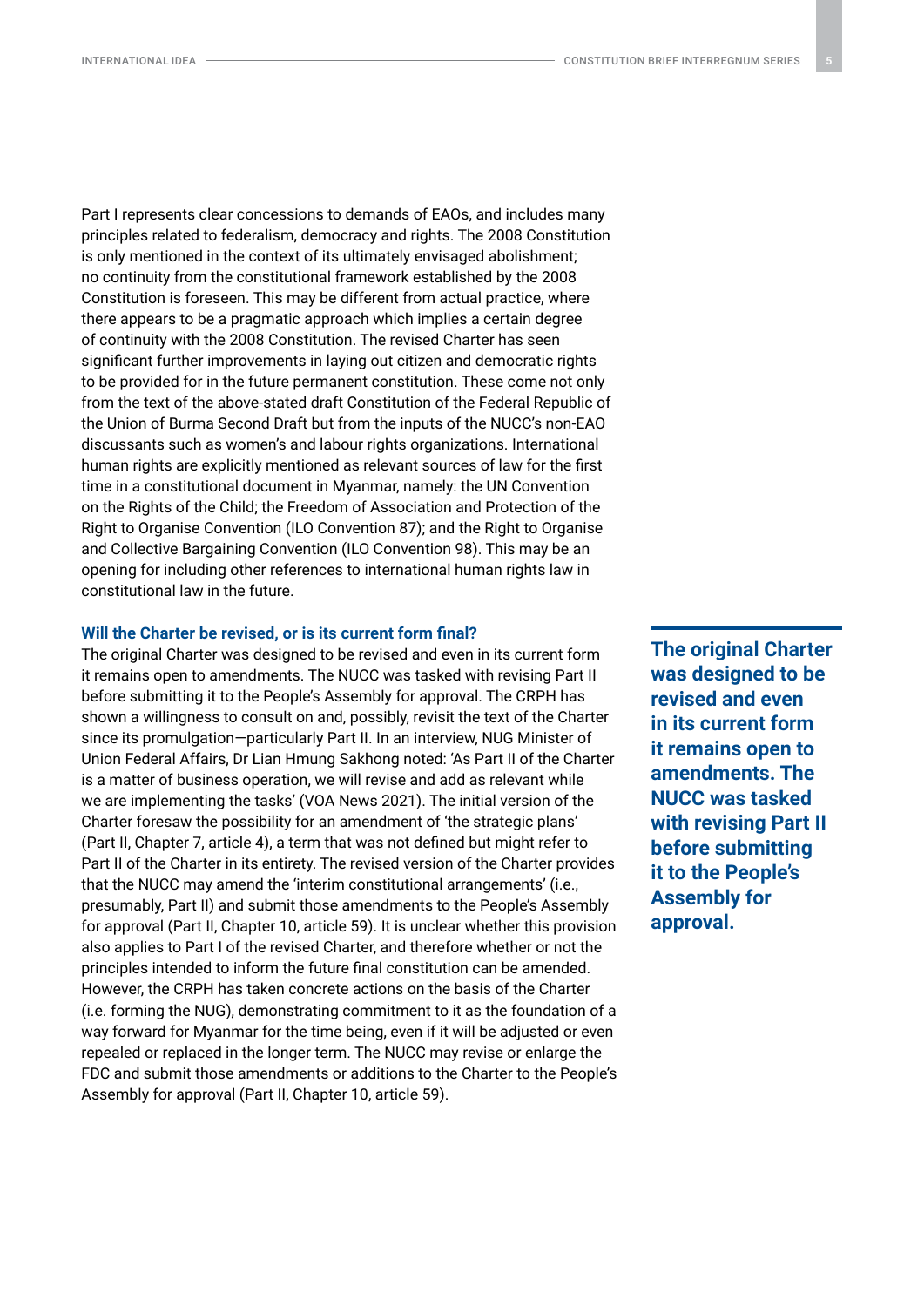## 2. **POLITICAL AND LEGAL PURPOSES OF THE CHARTER**

The Charter's primary objectives are: '1. To eradicate all sorts of dictatorship, including military dictatorship; 2. To completely abrogate the 2008 Constitution; 3. To build the Federal Democratic Union; and 4. To develop a people's civilian government' (Revised FDC, Part 1, Chapter 1). This implies that the Charter serves both political and legal purposes.

## **Political purposes**

**The original Charter can be seen as an offer from the CRPH to the EAOs, ethnic groups and parties and other pro-democracy actors to form an alliance against the Myanmar military, while the revision is a negotiated settlement among political stakeholders who came together in the NUCC platform.**

The charter-making process lasted more than a year from the drafting of the Charter starting in March 2021 to the promulgation of its revision in January 2022, and final publication in March 2022. The Charter is not a fully-fledged interim constitution, let alone a permanent constitution. But it serves as a foundation for different political groups with a stake in how the Spring Revolution proceeds and/or what type of a Myanmar union or state is going to be established. The original Charter can be seen as an offer from the CRPH to the EAOs, ethnic groups and parties and other pro-democracy actors to form an alliance against the Myanmar military, while the revision is a negotiated settlement among political stakeholders who came together in the NUCC platform. The revised Charter also serves as a reference document for future members of the NUCC, while its current members continue to develop the Charter. The NUCC already has terms of reference for its activities and future members.

Many observers of the crisis in Myanmar believe that the only way the elected parliamentary representatives could effectively combat the Myanmar military, militarily and politically, was by entering into an alliance with the EAOs/EROs, (ethnic) political parties and other emerging pro-democracy actors and those who are loosely described as civil society. This also includes civil servants who refused to take illegal orders from the military. In a broader context, the Spring Revolution has thus given rise to other pro-democracy actors beyond the NLD and its supporters. These actors also had to be accounted for and included in the political alliance against the Myanmar military. For example, the CDM has acted largely autonomously from established political parties or organizations so far and represents a new and powerful source of political mobilization outside the political party structure, especially appealing to youth. The original Charter represented an offer to these groups to build a coalition among long-established and newly-emerging pro-democracy forces: by acknowledging the rise of the CDM, it commits to honouring CDM participants and to incorporating the CDM in the interim governing arrangement. CDM groups now sit on the NUCC, and the first step of the revised Charter's modified 12-step road map (see Figure 1, Step 1) commits to mobilizing, encouraging and supporting the CDM and protests.

The Charter, therefore, still functions as the offer of the terms for this alliance. The offer of terms is made in the form of a constitutional instrument to publicly bind the NLD to credible commitments in pursuing longstanding ethnic group demands for greater autonomy and a highly decentralized form of federalism, but also demands such as secularism, diversity and inclusion, human rights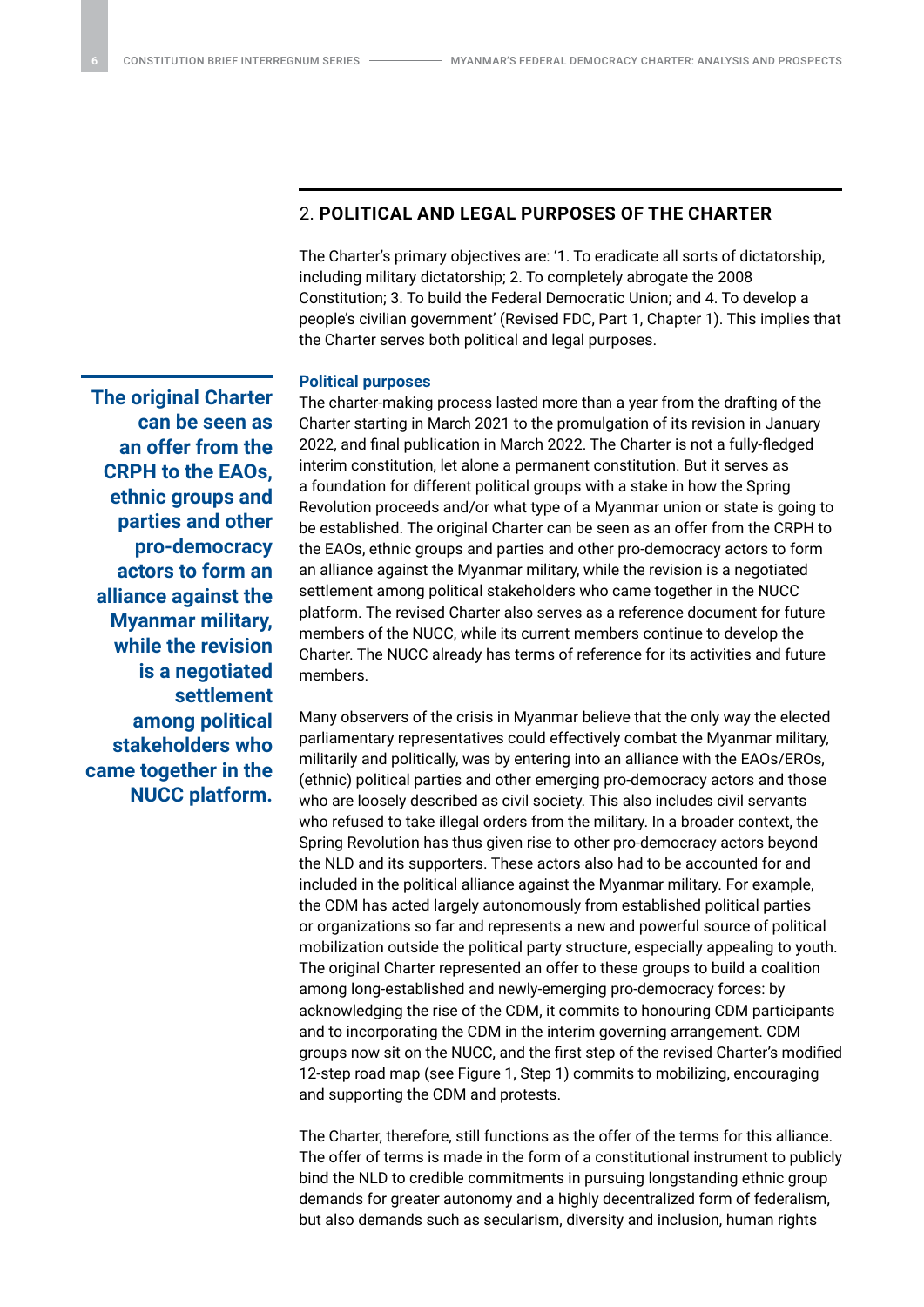

and women's empowerment. This has the aim of overcoming historic trust deficits including those between the NLD, which makes up most of the elected Parliament, the CRPH (17 of its 20 members), and the EAOs/EROs and ethnic political parties. Hitherto there has been a lack of trust on the part of the EAOs and ethnic political parties towards the NLD, because during its last term the NLD was perceived to prioritize negotiations with the military over addressing ethnic demands for federalization and greater autonomy (having portrayed itself as a party that was going to bring peace to Myanmar through a participatory process). In taking the form of a constitutional instrument, the Charter serves as a credible device to publicly commit the NLD to pursuing the demands of ethnic groups—who taken together represent a critical bloc for Myanmar's pro-democracy alliance. The CRPH/NUCC commits itself in the Charter to implement the objectives, visions and political road map agreed in the Charter together with all the democratic forces and with a collective leadership approach.

As an offer from the CRPH/NUCC for a political alliance against the Myanmar military, the Charter binds the interim government and future constitutionmaking body or bodies (including the NUCC) to reconstitute Myanmar as a Federal Democratic Union. Part I, Chapter 4 gives effect to that commitment in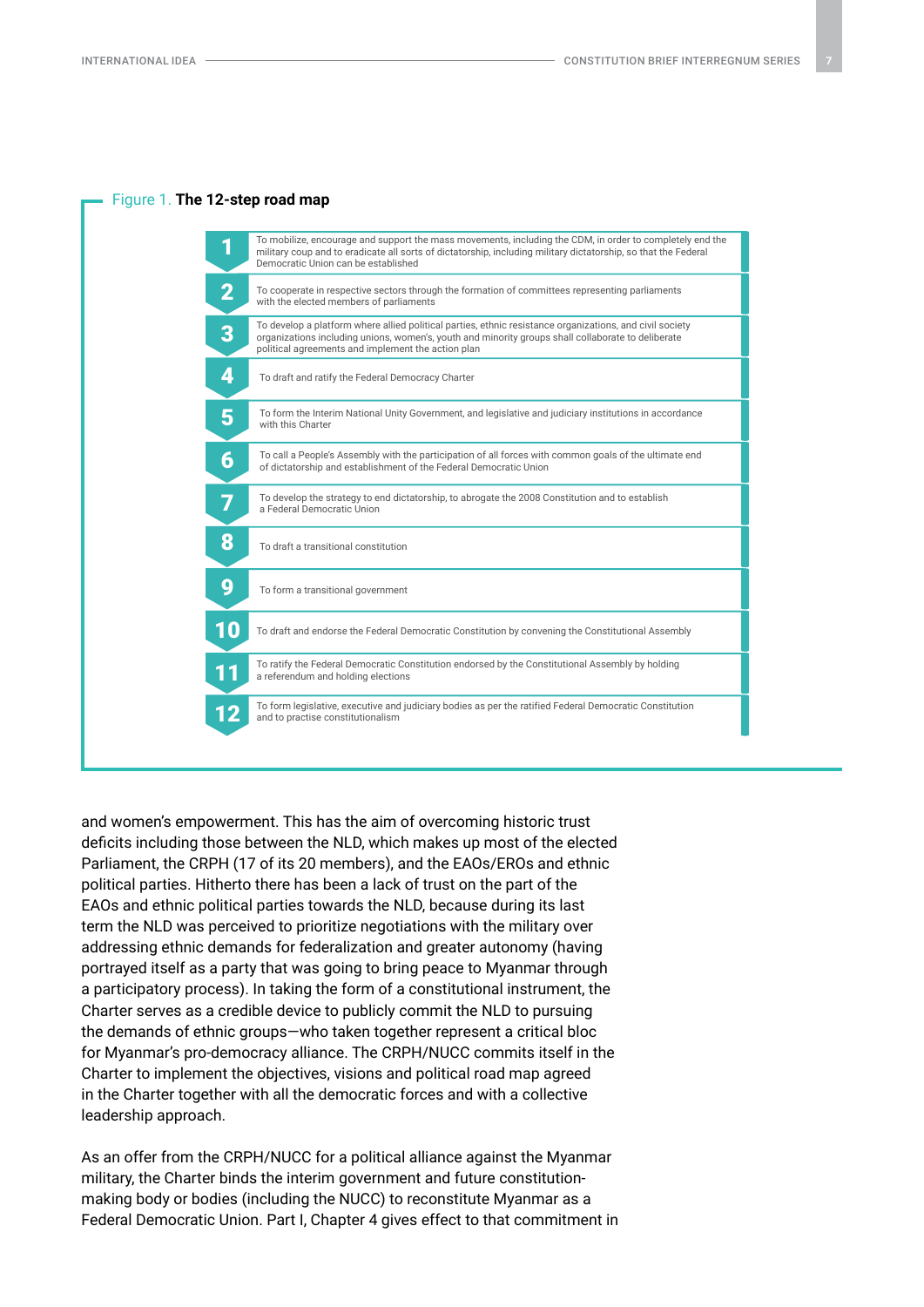many respects. The Charter makes concessions to longstanding demands of the EAOs that go far beyond the principles agreed during the recent series of peace conferences and the amendment proposals that the NLD government put forth in parliament in late 2019 (for a detailed analysis of the two bills see: International IDEA 2019). In the original Charter the CRPH, presumably representing the revised position of the NLD, committed to a deeply decentralized federal system with most power resting with the sub-national units as opposed to the Union (i.e. federal) level. This indicates that the CRPH recognized the importance of showing an increased commitment to pursuing ethnic groups' vision for a federal Myanmar and attempts to respond to the important EAOs' current leverage. This political offer-cum-settlement further consolidated to a more advanced or stable stage and is reflected in the revised Charter.

## **Legal status**

**The Charter represents an effort by the CRPH/ NUCC to tackle the constitutional void brought about by the coup and seize a new constitutional opening offered by the Spring Revolution.**

The Charter represents an effort by the CRPH/NUCC to tackle the constitutional void brought about by the coup and seize a new constitutional opening offered by the Spring Revolution. Given the escalating crisis and the fact that the 2008 Constitution has been so severely violated and its authority undermined by the Myanmar military, a return to it seems difficult to imagine; that Constitution stipulates an imposed power-sharing formula between elected representatives and an autonomous and shielded Myanmar military that controls large segments of the public sector, in particular the security forces.

In drafting the Charter, the CRPH was initially relying on the democratic legitimacy it has from the 2020 elections to claim the authority to: (a) lead a process for drafting a new constitution for Myanmar; and (b) abolish the 2008 Constitution. It concurrently struck a deal with a number of EAOs/EROs and other resistance forces resulting in the formation of the NUCC that has revised the Charter, now serves as the broadest and most inclusive standing body among the interim institutions, gives policy guidelines to the NUG, and steers the constitution-making process. It should be noted that due to guarantees of political power and autonomy that the military enjoyed under the 2008 Constitution, including the power to effectively veto any constitutional amendments, no constitutional change of this magnitude would have been possible through a parliamentary amendment process before the coup. As such, Myanmar has a unique opportunity to engage in a new constitutional vision and design a constitution for a more peaceful and inclusive future. How this moment is dealt with will have longstanding impacts on the legitimacy and sustainability of future constitutional arrangements in the country.

On the important question of the applicable law and legal continuity, the Charter is less specific. The NUG has clarified that all legacy laws remain in effect, except the 2008 Constitution itself and all those laws and provisions that are incompatible with the principles of the Charter. All 'legislative' acts issued by the military de facto authorities since the coup are equally considered legally null and void. However, it is unclear how this affects judicial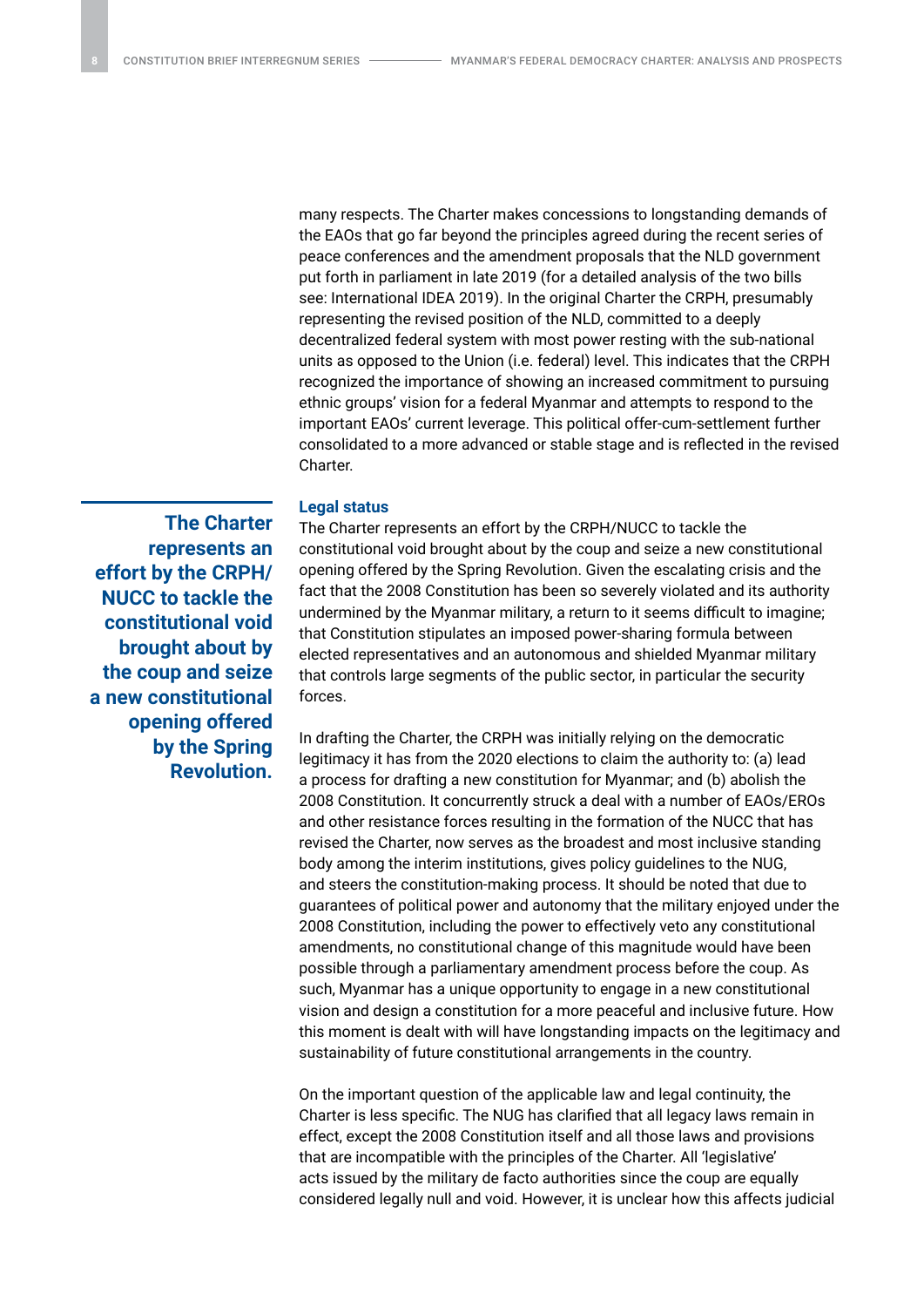acts and decisions, as well as registrations, transactions, property titles, etc., resulting in a considerable degree of legal uncertainty.

#### **Is the Charter effectively Myanmar's new constitution?**

When the Charter was announced in March 2021, it was quite clear that the Charter is not meant to be a new constitution for Myanmar, or even a new interim constitution. This is confirmed by the revision: the 8th and 10th steps of the revision's 12-step road map are dedicated to drafting a transitional constitution for the period from the end of the Spring Revolution until the founding of the Federal Democratic Union, and a permanent constitution for the union (Revised FDC, Part 1, Chapter 3). International IDEA differentiates between interim arrangements established, for example, in peace agreements, and 'interim constitutions' which it defines as:

a constituent instrument that asserts its legal supremacy for a certain period of time pending the enactment of a contemplated final constitution. An interim constitution can, therefore, be understood as a 'constituent instrument' in terms of constituting (transitional) government structure. Furthermore, it (a) asserts legal supremacy, formally established in the document; (b) is limited temporally; and (c) provides for a future constitutional process.

(Zulueta-Fülscher 2015: 9)

In accordance with this definition, the Charter has a number of features that could be considered an interim constitution. However, the Charter and its revision do not explicitly claim to be one and its provisions for both interim governing institutions and the future constitutional process remain vague. This is particularly true when compared with other interim constitutions, such as those of South Africa and Nepal. That is not to say the level of detail in the text defines what the text is from a legal perspective; it is not uncommon to see 'thin' interim constitutions when these are drafted during active conflict.

The drafting and revising of the Charter and its contents (as reviewed below) seem to suggest it is meant to serve more as a pre-constituent vision document and political commitment. In some conflicts, the vision document could be the peace agreement that is then translated and operationalized into more detail in an interim constitution (like for Nepal). In Myanmar, however, there is no peace agreement to provide this general vision for the transition to a democratic system.

As such, the Charter (both original and revision) could be seen as a preconstituent document fulfilling this purpose, paving the way for a transitional constitution and a final or permanent constitution as stated in the revised Charter (Part 1, Chapter 5). This is not unheard of from a comparative practice standpoint, and the revised Charter itself includes two steps in the 12-step road map for writing the two constitutions along the way. According to Chapter 9 of the revision that arranges for the transitional period, the NUCC shall draft and approve a transitional constitution during this interim period that is to

**When the Charter was announced in March 2021, it was quite clear that the Charter is not meant to be a new constitution for Myanmar, or even a new interim constitution.** 

**The drafting and revising of the Charter and its contents seem to suggest it is meant to serve more as a pre-constituent vision document and political commitment.**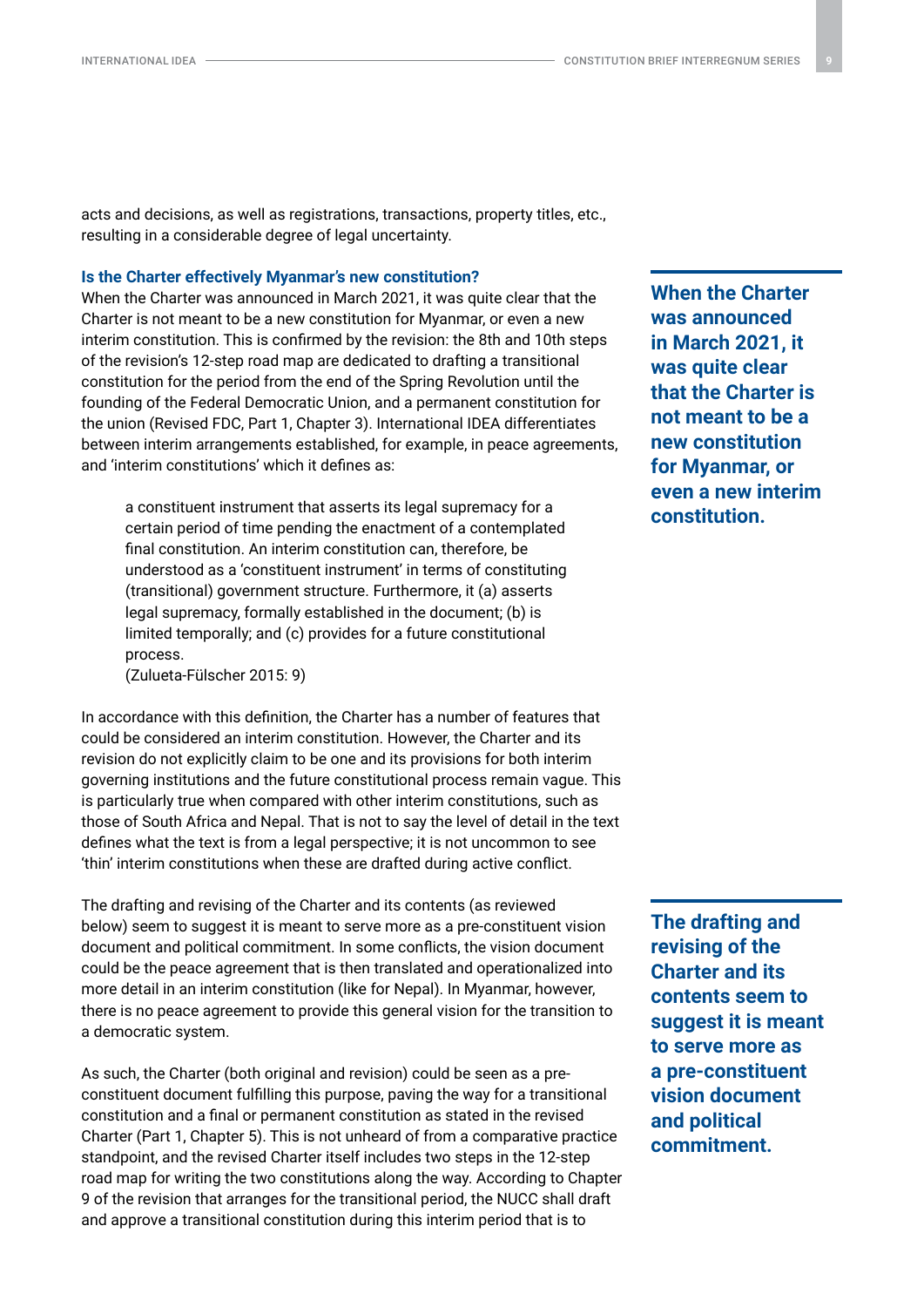be submitted for approval and enactment to one of the following People's Assemblies (Part 2, Chapter 9, articles 54–55).

#### **How does the Charter impact on the status of the 2008 Constitution?**

On the same day that the CRPH released the Charter, it also declared the abolishment of the 2008 Constitution in a separate statement (CRPH 2021b). These were clearly envisioned as two separate actions on the part of the CRPH, meaning that the 2008 Constitution was not considered automatically abridged or replaced by the Charter. From a social contract perspective, it is possible to consider the 2008 Constitution to be politically 'dead' or invalid since its terms have been so radically violated and its authority undermined by the military's recent illegal actions. From a legal perspective, however, it may be less clear how the 2008 Constitution has been formally abolished, and what authority would be required to formally abolish it.

**While it is clear that the Charter did not in itself explicitly invalidate the 2008 Constitution, the question remains whether the statement made by the CRPH after the Charter's promulgation did in fact legally abolish the 2008 Constitution, by default making the Charter the primary proto-constitutional document in Myanmar from the perspective of prodemocracy actors representing the will of the people.** Some aspects of the Charter and statements from NUG and CRPH members seem to recognize that the 2008 Constitution may still be considered technically in force, at least in part, until replaced by a new permanent constitution. For example, the Charter (both original and revised) itself declares the '*ultimate* abolishment of 2008 Constitution' as an objective (Part I, Chapter I—emphasis added) and identifies determining 'a strategy for eradication of the dictatorship, abolishment of the 2008 Constitution and building of a Federal Democratic Union to implement it...' as a step *subsequent* to passing the Charter (Part I, Chapter 3, article 5 in original and Part I, Chapter 3, article 7 in revision). So, while it is clear that the Charter did not in itself explicitly invalidate the 2008 Constitution, the question remains whether the statement made by the CRPH after the Charter's promulgation did in fact legally abolish the 2008 Constitution, by default making the Charter the primary protoconstitutional document in Myanmar from the perspective of pro-democracy actors representing the will of the people. This proposition presents several legal challenges and uncertainties which may require attention.

#### **How will the Charter be (legally) enforced?**

While the Charter meets many of the characteristics of an interim constitution as discussed above, there is a large overarching question of its legal enforceability. Legal enforceability is also recognized as a key feature of interim constitutions that distinguishes them from peace agreements and other transitional arrangements. With regard to the lack of enforceability in the original Charter, Myanmar's Legal Aid Network expressed concerns about the Charter's lack of enforcement mechanisms, questioning how it will be operationalized and how compliance with it may be induced (Legal Aid Network 2021). These challenges are particularly daunting given that (a) as of May 2022, the security situation still does not allow the CRPH or NUG to effectively govern or exercise direct power on the ground in large parts of Myanmar; and (b) the Charter does not provide for a judicial infrastructure that could, at least on paper, support its enforcement. If the Charter is not enforceable and lacks accompanying compliance mechanisms, and the 2008 Constitution is abolished, this highlights the risk of a period of severe legal uncertainty in Myanmar or even a complete constitutional vacuum.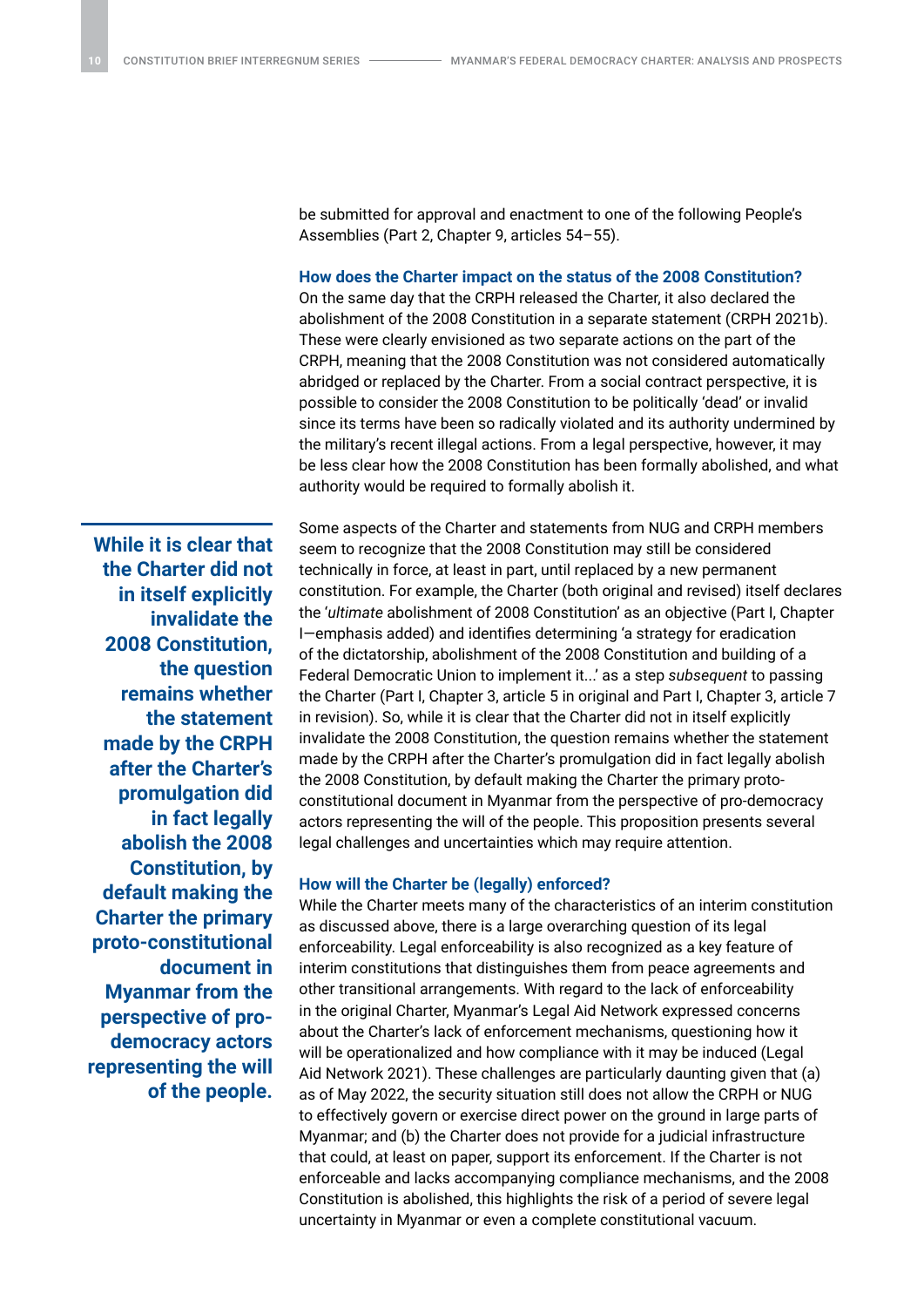It is worth noting that compared to the original Charter's Chapter 6 which only had one article stating that the NUG and the NUCC will jointly formulate policies for the interim judiciary, Chapter 7 of the revised Charter has six articles relating to the interim judiciary. It stipulates that civilian courts recognized by the NUG and the judicial systems of the existing EAOs/EROs in territories under the latter's control are legitimate and that the NUCC will also form joint judicial coordination committees to adjudicate matters within States/Federal Units (Revised FDC, Part 2, Chapter 7, articles 47–49). But not a single civilian court has been explicitly recognized so far by the NUCC, and there is confusion and uncertainty over what is actually meant by judicial systems of existing EAOs/EROs. Most importantly, how the NUCC-recognized civilian courts (when they come to exist) and EAOs/EROs' judicial systems will guarantee the rule of law in this interim period is an important question.

Most importantly, the Charter does not foresee any role for a judicial body to exercise constitutional review; all constitutional disputes are to be discussed and resolved in the NUCC, the most inclusive of the interim governance structures, in an effort to achieve consensus and collective decision-making. This is meant to prevent any legal claims based on the terms of the Charter from being settled by independent judicial bodies, as was the case with the Constitutional Tribunal under the 2008 Constitution (at least on paper), and as is the case in systems dedicated to the principle of constitutionalism. In that sense, the Charter clearly displays features of a proto-constitution, where constitutional questions are primarily negotiated through political settlements, rather than the interpretation of constitutional terms by an independent judicial body.

## 3. **SUBSTANCE OF THE CHARTER**

Having reviewed process issues around Charter-making, and the fundamental questions about its purpose, this Brief now examines the substance of the Charter (both original and revised) to flag issues and provisions of note.<sup>1</sup>

## **Part I: Principles for the design of a final constitution and the constitution-making process**

Part I of the Charter is devoted to guiding the process of making a new final or permanent constitution as well as the transitional constitution and contains basic principles which ought to bind the constitution-making, in terms of both process and substance. As noted above, Part I's contents represent a series of significant concessions to ethnic group demands, including mostly those

**The Charter does not foresee any role for a judicial body to exercise constitutional review; all constitutional disputes are to be discussed and resolved in the NUCC, the most inclusive of the interim governance structures, in an effort to achieve consensus and collective decisionmaking.**

Readers should keep a few preliminary points in mind, particularly for this section. (1) This Brief is based on an unofficial English translation of the Charter, as circulated on social media. While this has been crosschecked with the original Burmese version, some perceived vagueness in the text or even contradictions between provisions could be the result of what is lost in translation. (2) The Charter, overall, is nevertheless quite vague on the systems being proposed. For example, it includes a commitment to representation of ethnic nationalities in decision making but without any description of how that would be reflected in institutional or electoral system design. (3) It is not clear how the Charter's two parts relate to each other legally (e.g., is the interim government in Part II constrained by the human rights commitments in Part I?).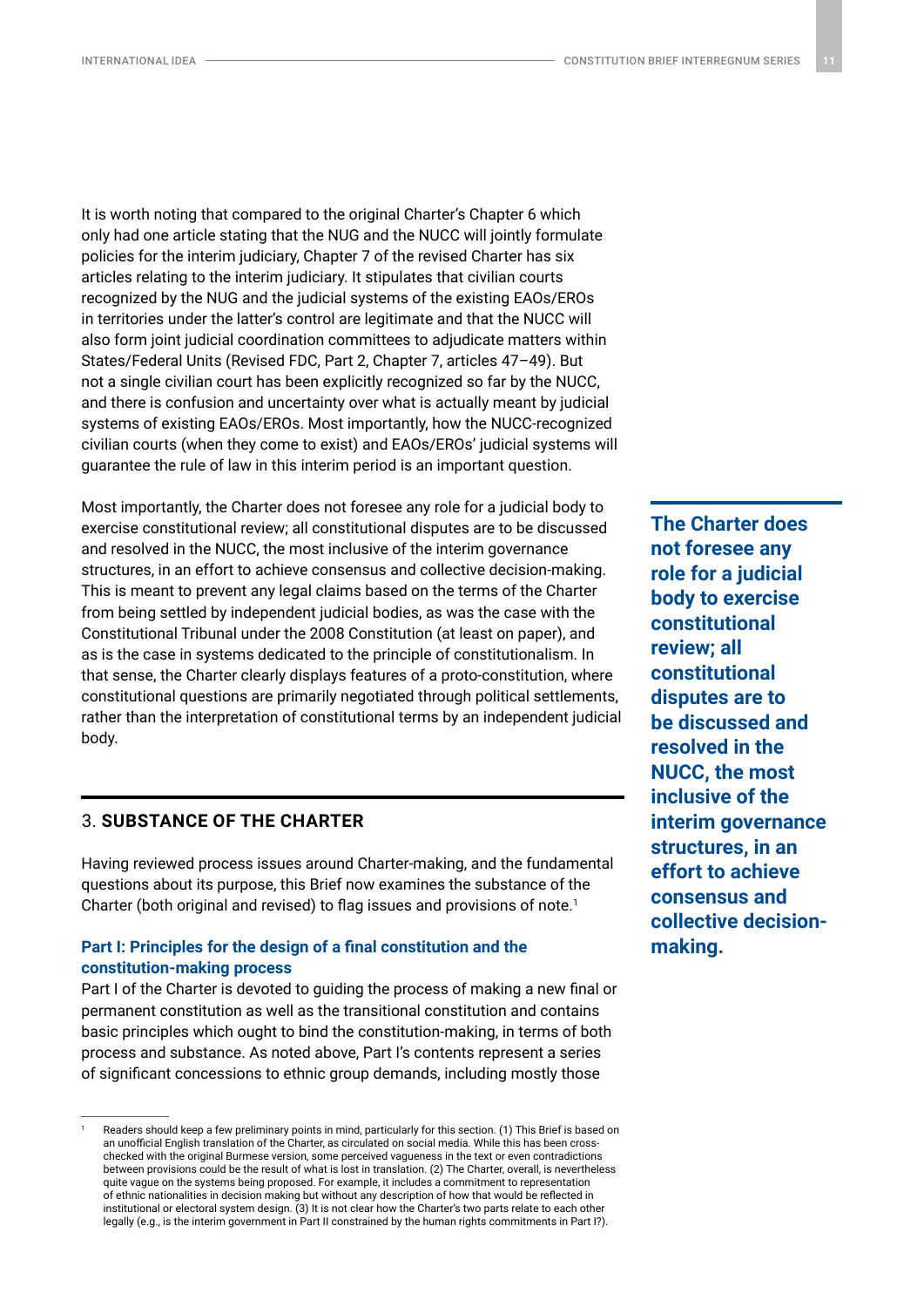related to principles of a future federal system, and to citizen and democratic rights.

Regarding the future constitution-making process, the revised Charter's Part I includes commitments to writing a transitional constitution, convening a Constitutional Assembly to write a permanent constitution, and holding a referendum to ratify the new permanent constitution (Chapter 3, articles 8, 10, 11). Further details about this constitution-making process laid out in Part I are available and further clarified in Part II. The NUCC will not only lead and implement the process of drafting a transitional constitution and submit it to the People's Assembly for ratification but also formulate an action plan for drafting the final constitution (Part II, Chapter 3, article 17(g, h)). It means that the NUCC will remain influential and participate in the future Constitutional Assembly to be held in due course. The revised Charter does not specify how many members will be part of the NUCC's constitution-making body, nor how these members will be chosen (or possibly elected), but a reasonable assumption would be that the NUCC must primarily draw upon the advice of its own members that belong to five different groups. The NUCC will also seek advice from technical teams it may form as necessary to implement its duties (Part II, Chapter 3, article 17(k)).

**Entrusting the broader, more inclusive NUCC with a leading role in writing the transitional and permanent constitutions stipulated in the revised Charter is an important first step.** Although the process of drafting the original Charter and formulating related interim government efforts could be considered as NLD-dominated (as a result of the 2020 election results and due to time constraints), it will be important to ensure broad inclusivity in the constitution-making body as well as a practical decision-making mechanism to ensure that smaller ethnic groups and pro-democracy forces have a meaningful influence on the negotiations and that the final constitution is a largely consensual document. Entrusting the broader, more inclusive NUCC with a leading role in writing the transitional and permanent constitutions stipulated in the revised Charter is an important first step. The federal principles laid out in Part I, Chapter 4, which reserve significant powers to the sub-national units, as opposed to the central (federal) government, suggest that the constitution-making process and adoption of the final constitution could also ensure a central role for those states as the constituent units.

Besides laying out in broad terms the process for making a new constitution, Part I of the Charter also sets out substantive requirements for drafting the final Federal Democratic Union constitution, mostly contained in Part I, Chapter 4. Chapter 4 is itself broken down into three sections which collectively identify 'Union Vision and Union Values', 'Guiding Principles for Building the Federal Democratic Union', and 'Foundational Policies for Building the Federal Democratic Union' which set out requirements that the final constitution must meet. The requirements increased in number from 37 in the original to 63 in the revision. Some of the fundamental policies identified would be found in many constitutional democracies like the commitment to a separation of powers, but some of them are tailored to the specificities of constitutional politics in Myanmar, such as the version of federalism envisioned. In total,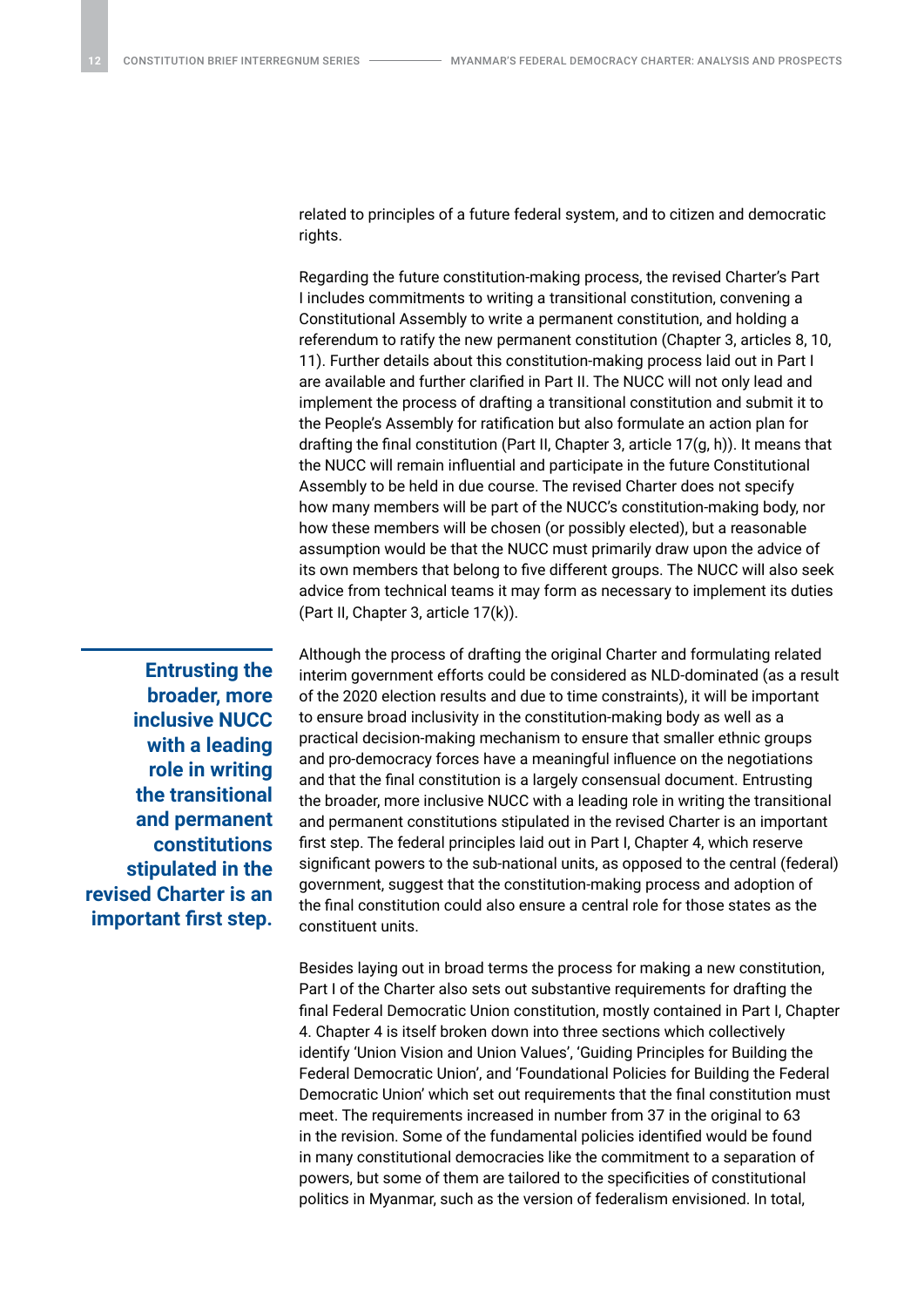Chapter 4 envisions a future constitutional framework with the following main characteristics:

- *Sovereign power belongs to the constituent units ('member states') and the peoples in these states*: The Charter defines the nature of the constituent power in a future federal Myanmar. By contrast with the 2008 Constitution, which provides that sovereign power is 'derived from the citizens' (article 4), the Charter adopts an explicitly pluri-national conception of Myanmar, as consisting of constituent peoples, who through their sub-national governments, 'are the original owners of sovereignty'. Such a conception seems to amount to a coming-together (con-)federation of sovereign constituent units, with a central state only carrying out the functions explicitly given to it by the states. Importantly, however, it is left open exactly who these peoples and states are, an issue which is likely to require negotiation in the future. The Charter does not specify a number of subnational units, nor criteria for how they might be defined or whether new units will be permitted or called for. It is possible that existing delineations may be carried over, but it is not clear whether the distinction between states and regions, for example, will be maintained. The Charter is silent on the issue of a federal territory or location of the capital.
- *Decentralized federal system*: Significantly, according to the Charter, all powers will be divided between the central (federal) government and constituent unit governments (legislative, judicial and executive). The allocation of responsibilities between central and constituent unit institutions will be based largely on the principle of subsidiarity, whereby power is allocated to the lowest level of government that is best able to address a policy issue. Accordingly, the Union (centre) would have '[o]nly the powers necessary to maintain the common interests of all the constituting states of the federal Union', whereas the constituent units would have all residual powers by default (Part I, Chapter 4, Section III, article 6). Such an arrangement constitutes an important concession to ethnic groups that have long demanded greater autonomy for constituent units. The 'constituting states' (constituent units) will all have 'equal rights' suggesting a symmetrical form of federalism. Intergovernmental relations are also accounted for. The Charter holds that constituent units would have their own revenue collection mechanisms, but fiscal federalism arrangements would be defined in more detail through legislation (rather than enshrined in the federal constitution). Land and natural resources will be owned by the people in the states and managed by the states, thus addressing another longstanding request from EAOs/EROs. Notably, sub-national units will be entitled to have their own constitutions, a longstanding and core demand of National Ceasefire Agreement EAOs that proved contentious during the series of 21st century Panglong peace conferences. The initial version of the FDC provided that the local level of government would fall under the competency of the sub-national units, and thus would be regulated by their constitutions, but the revised FDC does not mention the local level of government. The power of the constituent units would also include the question of citizenship, which is quite unique from a comparative practice standpoint.

**The Charter does not specify a number of sub-national units, nor criteria for how they might be defined or whether new units will be permitted or called for. The Charter is silent on the issue of a federal territory or location of the capital.**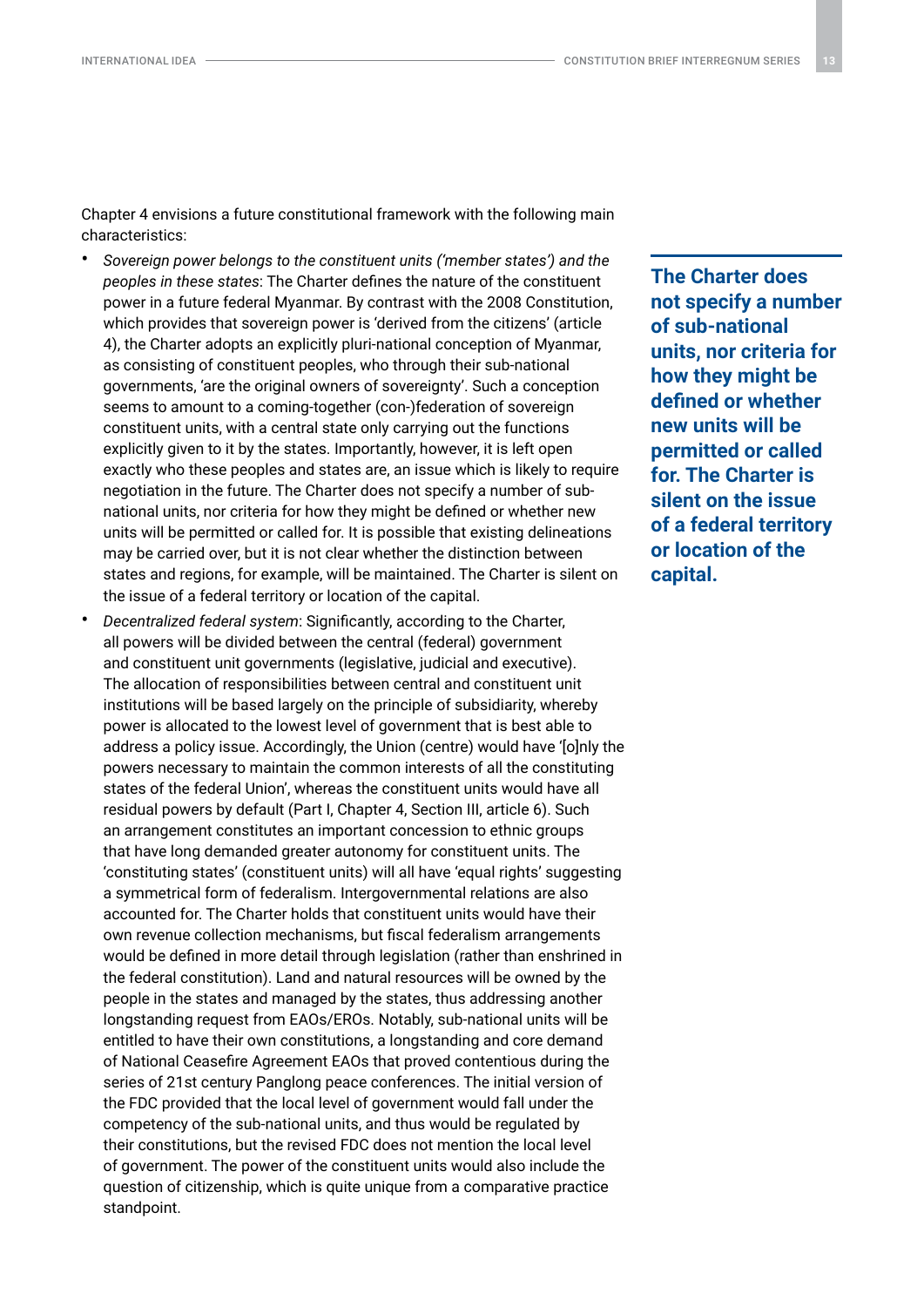- *Bicameral legislature with equal powers between the lower house and the upper house*: This is a significant change compared to the current arrangement under the 2008 Constitution. The proposed arrangement would strengthen the influence of constituent units in Union level decisionmaking. Interestingly, members of the lower house are to be elected 'on the basis of township or population' (a remnant of the 2008 Constitution), whereas members of the upper house would be 'nominated by the respective states', suggesting indirect election by states' legislatures or even appointment by states' executives. All states are to have equal representation. With regard to the lower house, a question may arise whether the existing 330-township structure of Myanmar will be adopted to elect the lower house, or which population data will be used to elect the lower house on the basis of population.
- *Change in the form of government*: The Charter calls for the establishment of a 'parliamentary system' at the Union level. The Union will be headed by a Prime Minister-led cabinet to be complemented with a Union Chancellor or President. This constitutes an important change compared to the previous system provided for by the 2008 Constitution, allowing for the removal of the executive through a vote of no confidence, rather than only through an impeachment process.
- *Security sector reform*: The Charter stipulates the doctrine of human security. It calls for all security sector agencies, including the military, to be treated according to the principles of civilian command and democratic oversight, including oversight by the judiciary and the legislature. This commitment has been a longstanding demand of the NLD and represents one of the clearest ruptures with the legacies of the 2008 Constitution. The Charter also commits to inclusion in the security sector, but it is unclear whether this implies integration of EAOs. The Charter also calls for a decentralization of security forces without specifying whether this means the creation of sub-state armies, a longstanding demand of EAOs. A Federal Police Force and State Police Forces will be formed separately and independently.
	- *Judicial institutions*: The Charter remains vague on judicial powers, with no mention of judicial review, nor a clear provision for writs petitions or on standing before court, issues that are critical to human rights protection. An independent constitutional court will resolve disputes between the federal union and states or among states themselves but none has been set up for the interim or transitional periods. The Charter seems to foresee a dual court system, where the federal level and each state would have their own set of courts respectively (as per a reading of Chapter 4, Section III, articles 3 and 9). This represents another rupture with the 2008 Constitution, which contained a single court hierarchy system.
- *Human rights*: The Charter recognizes both collective and individual rights and seems to make a distinction between fundamental rights, which are due to all people, and fundamental rights of citizens. There is no detail, however, about the scope of the rights belonging to these distinct rights holders. Likewise, citizens that belong to ethnic nationality groups shall enjoy individual and collective rights and the Charter also mentions other

**The Charter calls for all security sector agencies, including the military, to be treated according to the principles of civilian command and democratic oversight, including oversight by the judiciary and the legislature.**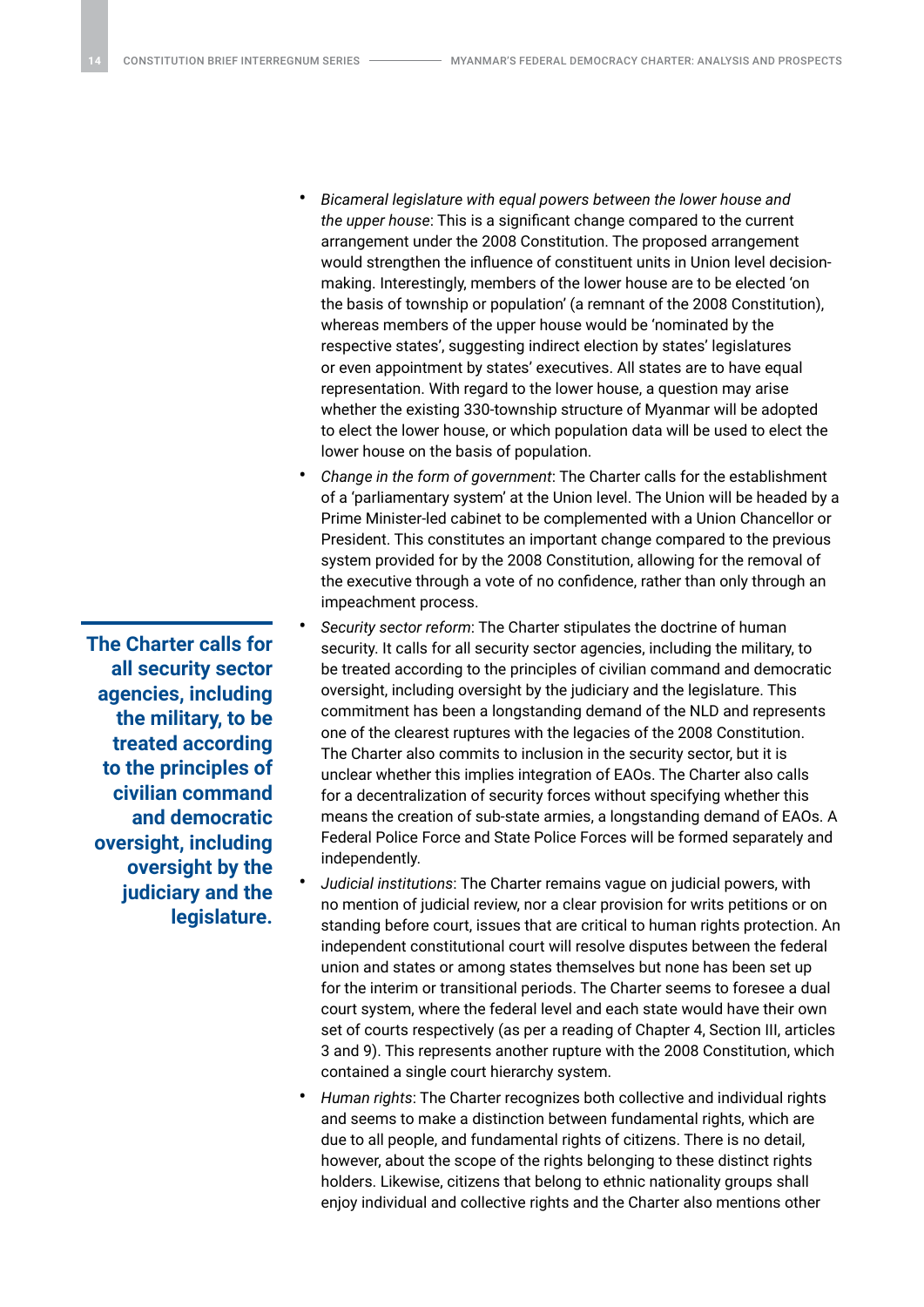citizen rights, individual rights and cultural self-determination, without specifying what exactly is contained under each of these broad headings ('individual rights', 'collective rights', 'fundamental rights' and 'cultural selfdetermination'). There are several ethnic rights mentioned explicitly, as well as general principles for protecting minorities within minorities via sub-state constitutions. The grounds for anti-discrimination mentioned in the revised Charter are broad, covering race, faith, gender, disability, sexual orientation and any other forms of discrimination. In Part 1 it declares: 'Ethnic people shall have equitable socioeconomic and cultural rights. They shall be entitled to the progressive actions and affirmative actions' (Chapter 4, Section III, article 46), while being less clear on how that is to be achieved. In addition to fundamental rights, citizen rights, individual rights and ethnic collective rights, the revised Charter states and guarantees various other rights including economic, social and cultural rights, press freedom, the rights to access and disseminate information, child rights, labour rights, farmers' rights, and environmental rights. This larger repertoire of rights in the revised Charter can be seen as a significant improvement. But the language of rights adopted in the Charter is still general and open to a restrictive interpretation, and the human rights section particularly harks back to legacy concepts from historic Myanmar constitutional arrangements, including the 2008 Constitution regarding citizenship and ethnic identity. These have proved problematic in the past and may require further review and refinement.

- *Independent commissions*: As the original Charter foresaw the establishment of new independent commissions, the number of independent commissions has tripled in the revised Charter. In addition to the original five commissions (on anti-corruption, elections, human rights and anti-discrimination, the right to information, and gender-based and domestic violence), ten more will be formed including those on transitional justice, truth and reconciliation, minority rights, women's rights, child rights, resettlement of displaced people, labour and farmers' rights will be formed. Notably the Charter does not include any specific provisions on the functioning and powers of the Office of the Auditor General, which could be considered as an important independent oversight body.
- *Secularism*: The Charter provides a commitment to separate politics and religion (i.e. an official or privileged status cannot be given to Buddhism, the religion of the majority). This commitment differs from the 2008 Constitution which recognizes the 'special position of Buddhism as the faith professed by the great majority of the citizens of the Union' (FCDCC: article 361), which has been criticized by some ethnic groups as being discriminatory.

As a whole, Chapter 4 defines the guiding principles to inform constitutional design choices in the final constitution. Some of these principles were likely included to accomplish the goal of bringing all pro-democracy and ethnic group actors on board with the Charter, and overall represent significant concessions to the longstanding and core demands of EAOs.

However, it is important to note that in their current form, these principles still require significant elaboration—and this elaboration process may prove **The Charter recognizes both collective and individual rights and seems to make a distinction between fundamental rights, which are due to all people, and fundamental rights of citizens. There is no detail, however, about the scope of the rights belonging to these distinct rights holders.**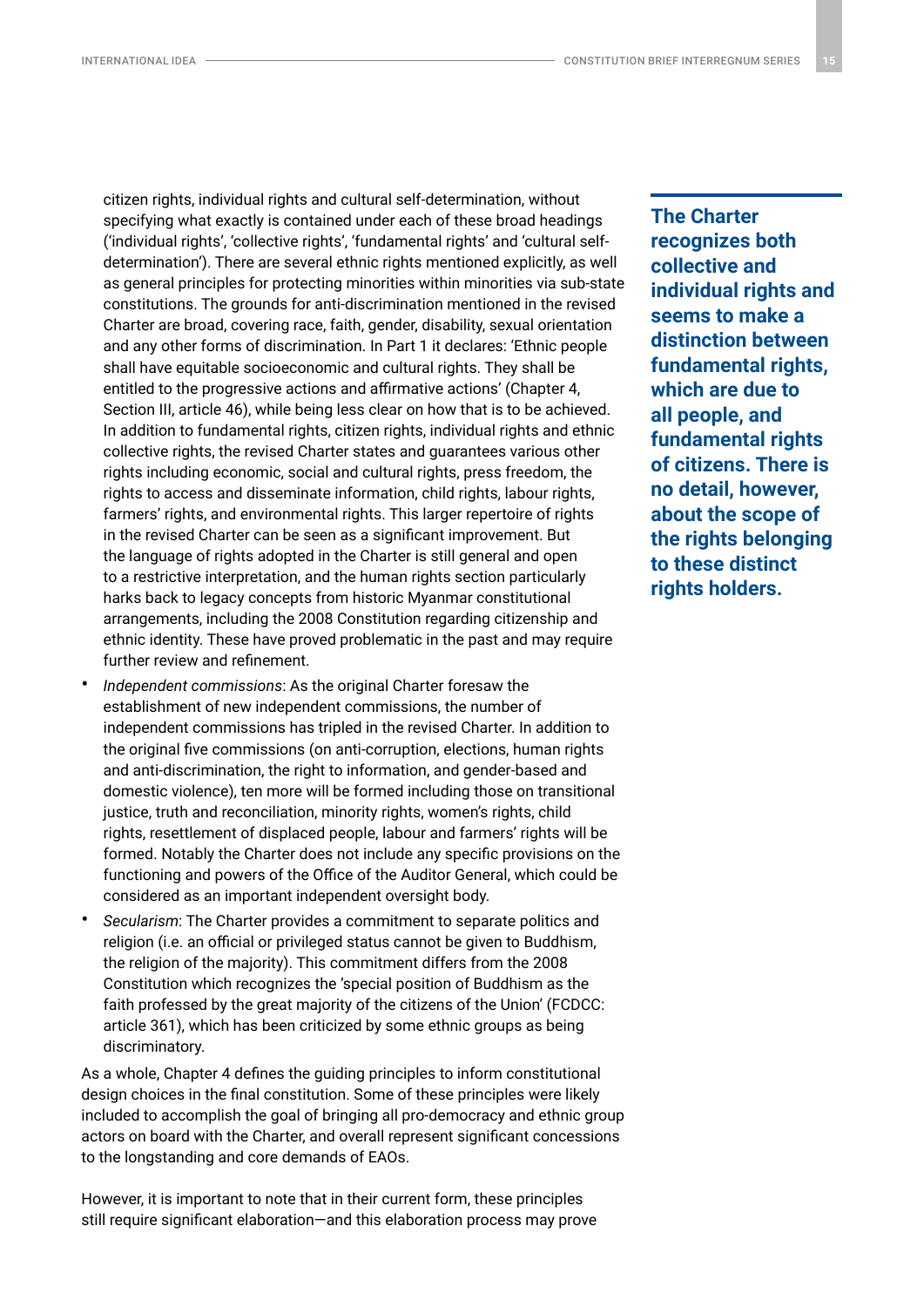contentious. For example, the protection of the right to self-determination in the Charter has been a sensitive issue in Myanmar's pursuit of peace since the end of the colonial era. The Charter promises 'self-determination' without defining what this means in practice. Self-determination is a right which can be understood and interpreted in many different ways, including in its external (and most extreme form) as a right to secession (Cats-Baril 2018). This is how many ethnic organizations have understood it over the years, referencing the 1947 Constitution, which explicitly gave Shan, Kachin and Karenni (Kayah) this option. Notably, some commentators stated that the Shan Nationalities League for Democracy raised concerns about the vagueness of guaranteeing 'the right to self-determination in full' in the initial version of the FDC, fearing that it could foster secessionist demands from minority groups within Shan State, such as the Pao or the Wa. 'In full' in the original charter has become 'the full democratic rights, equality and self-determination' in the official English translation of the revised Charter—which could still be read to encompass this understanding, an interpretation that could eventually come into contradiction with those of the NLD and other actors. A premise of such a potential disagreement appears in the Conclusion to the (original) Charter's Part I, which implies that ethnic groups have irrevocably given up their right to secession in agreeing to the Charter. The relevant passage draws a direct connection to the Panglong Agreement (signed on 12 February 1947 by Aung San and representatives of the Kachin, Chin and Shan) by stating: 'Ethnic leaders who built the Union have given up their right to build their own separate nationals and signed 1947 Panglong Agreement to build this Union as a federation where countries come together as a Union'. It is worth noting that this controversial language has been changed in the revised FDC's Part 1 Conclusion, to: 'They [Leaders of ethnic nationalities] tried to build a federal union of congregating states'.

#### **Part II: Interim government arrangements**

Part II of the Charter provides elements of an interim constitutional framework for governing Myanmar until a transitional constitution is promulgated. Part II makes clear that the Charter is a temporary document that remains in force until the Federal Democratic Union constitution comes into effect, preceded by a transitional constitution (Chapter 11, article 60). Part II covers the main functions of the legislative and executive branches of the Union level, independent bodies and institutions, or sub-state government. Although Part II of the original Charter was silent on the functioning of the judiciary, the revised Charter has some provisions with regards to the rule of law. Part II also does not clarify questions of legal continuity. The lack of legal certainty to some extent contrasts with the Charter's own explicit commitment to constitutionalism as an overarching principle.

The interim governance system foreseen by the Charter includes the following institutions:

• *An 'Interim Legislature' named the 'Federal Union Parliament' (Pyidaungsu Hluttaw)* as a bicameral parliament, with two houses of equal powers. Both houses consist of parliamentarians elected in 2020 who do not cooperate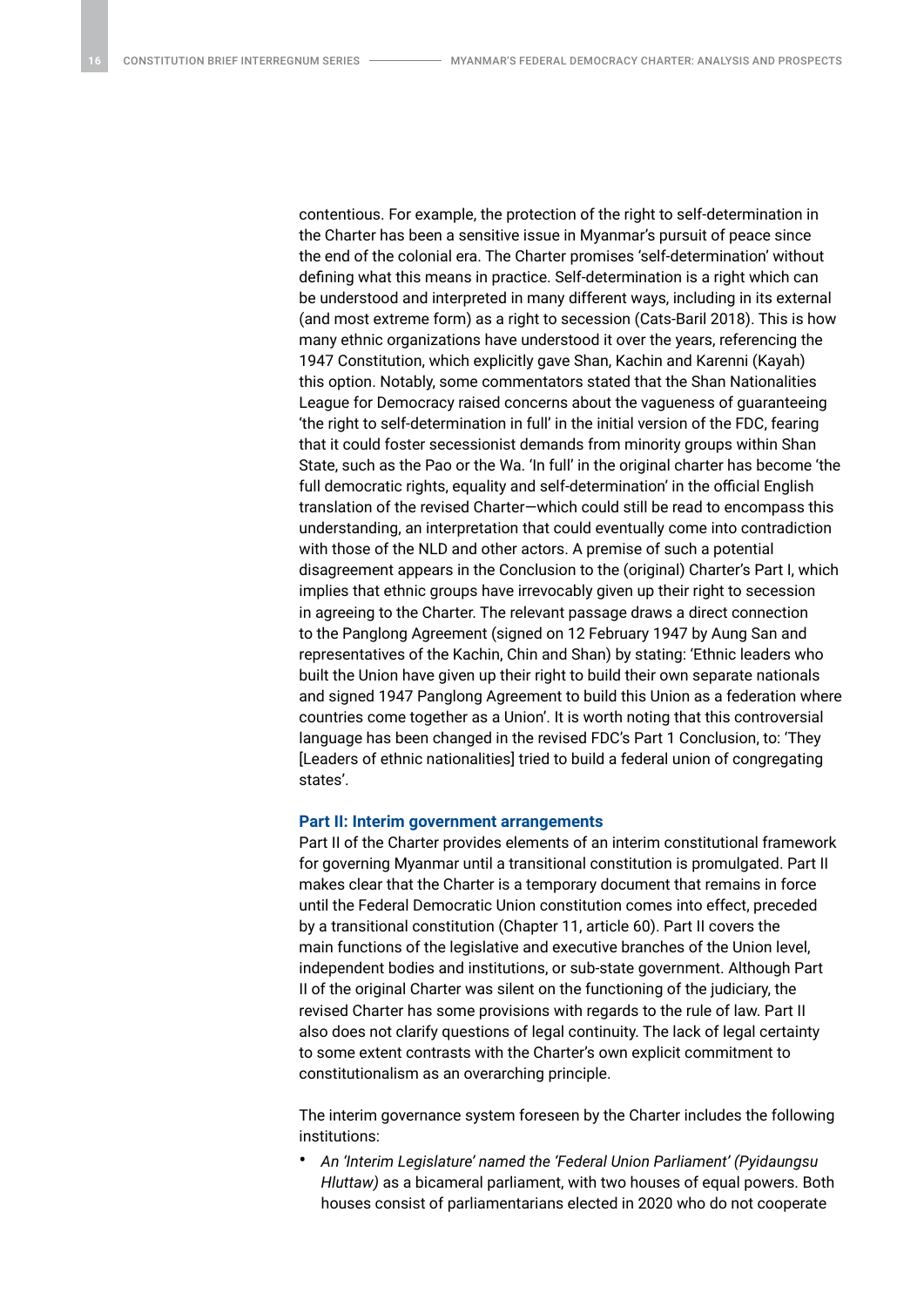with the Myanmar military, and exclude Myanmar military-appointed MPs. In practice, they have been sitting as one single, combined Union Assembly. Also, the CRPH represents the joint Union Assembly, and includes members elected to both the Pyithu Hluttaw and the Amyotha Hluttaw (upper house). There is no formal mandate to include non-state actors (i.e. EAOs/EROs, CDM, strike committees, civil society organzations) in the interim legislature which could be on account of a desire to maintain the democratic legitimacy of the institution by respecting the 2020 election results. Recognizing the difficulty of convening the Federal Union Parliament (many of whose members are in jail or in hiding), Chapter 5 reserves important powers to the CRPH to continue to act in its representative role and to enact Union level legislation, regulate the legislative process, form 'support committees' and appoint the President, Vice President and Cabinet (in agreement with the NUCC).

However, the CRPH remains somehow outside the interim government arrangements provided by the Charter. The Charter does not define the size, membership, and decision-making rules of the CRPH. In general, little is publicly known about the way the CRPH has been operating or will continue to operate in future; it is also not clear what institutions or constitutional provisions define or in other ways constrain the CRPH, and in fact the initial version of the Charter suggested that the NUG is accountable to the CRPH, which also maintains effective final authority over NUG appointments. The revised Charter stipulates cooperation between the CRPH and the wider NUCC (of which it is itself a member) in implementing the Charter. Notably, Chapter 8 also provides for state/constituent units' 'legislative mechanisms' (presumably parliaments) in principle, but does not give details on their competencies, composition, formation, or procedures.

• *The Interim National Unity Government (NUG)* is to serve as the executive branch at the Union level in the interim period. The CRPH has the power to appoint the NUG with the approval of the NUCC.<sup>2</sup> The Charter provides that the NUG consists of the President, the State Counsellor (until now a position not explicitly foreseen in constitutional law), two Vice Presidents, a Prime Minister and cabinet ministers and deputy ministers, Attorney-General and Auditor-General. President and Vice Presidents are heads of state, and the Prime Minister is the head of the NUG. The NUG is responsible to the NUCC and the People's Assembly. Even though Aung San Suu Kyi is not known to have joined the NUG actively and in person due to her detention and subsequent imprisonment since the coup, she has been declared to be the State Counsellor by the CRPH in one of its first legislative decisions. The revised Charter stipulates that the term of State Counsellor is the same as the term of the NUG, which is the end of the interim period, followed by the transitional period governed by the yet to be elaborated transitional constitution. Accordingly, the State Counsellor is responsible for advising the NUG in accordance with the Charter, but cannot effectively exercise this function while in detention. $3$  This raises questions over reality and practicality, although Aung San Suu Kyi's appointment is understandable in terms of legitimacy and symbolism. In the design of

**The Charter foresees an 'Interim Legislature' as a bicameral parliament, with two houses of equal powers. Both houses consist of parliamentarians elected in 2020 who do not cooperate with the Myanmar military, and exclude Myanmar militaryappointed MPs. In practice, they have been sitting as one single, combined Union Assembly.**

<sup>3</sup> See: Revised FDC, Part 2, Chapter 6, articles 39–41.

<sup>2</sup> Revised FDC, Part 2, Chapter 6, article 35.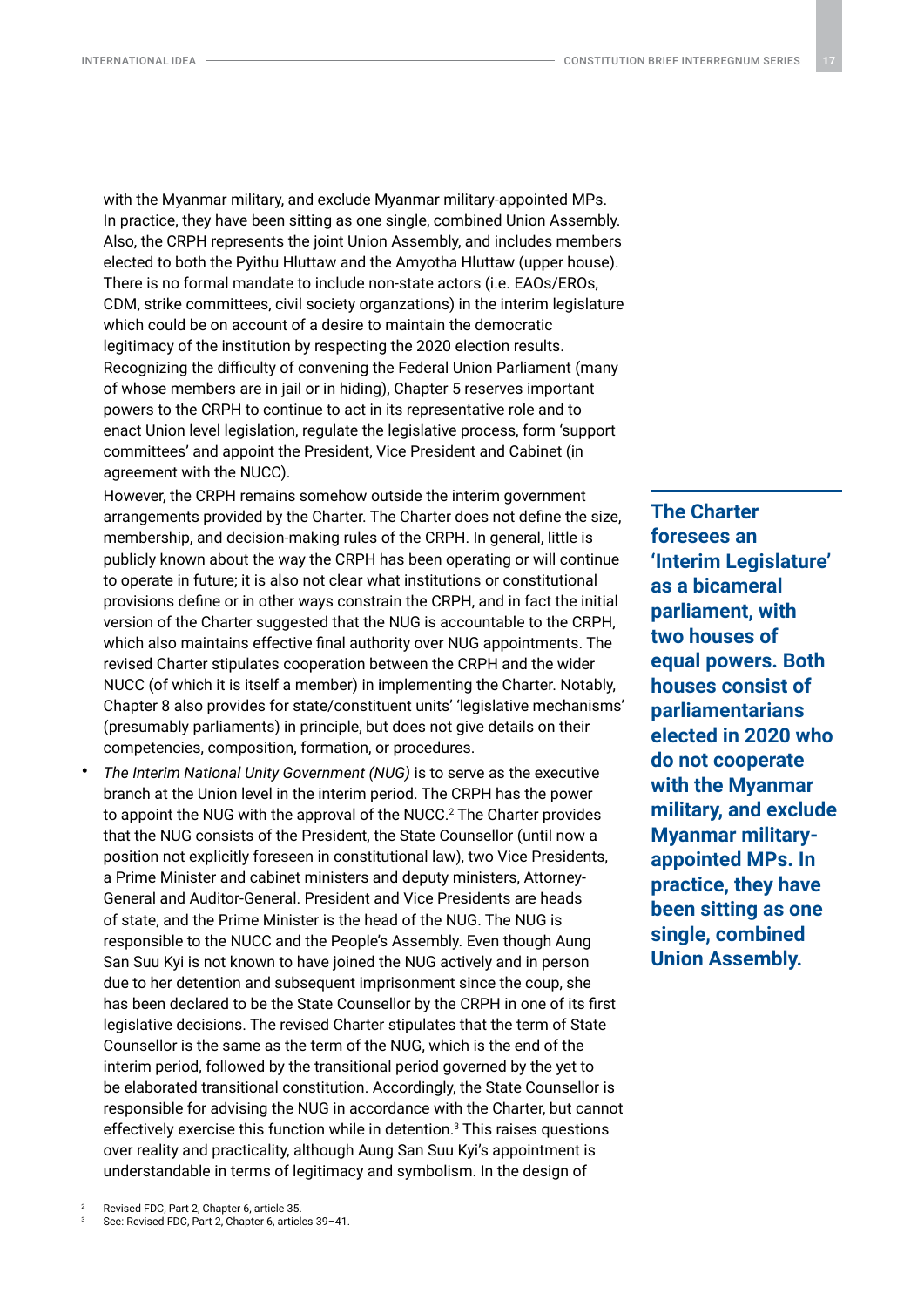**The Interim NUG is to serve as the executive branch at the Union level in the interim period. The CRPH has the power to appoint the NUG with the approval of the NUCC.**

## Box 1. **Composition of the National Unity Government (NUG)**

As of May 2022, headed by President Win Myint and State Counsellor Aung San Suu Kyi in absence, Acting President Duwa Lashi La, and Prime Minister Mahn Win Khaing Than, the NUG has 33 cabinet members and 18 ministries. Twenty four of the 33 cabinet members are *not* affiliated with the NLD (73%) and nine are women including Aung San Suu Kyi (27%). To date, National Ceasefile Agreement EAOs and others have confirmed that they were consulted in the formation of the NUG, with two primary ethnic stakeholders choosing not to participate. For full details on membership of the NUG, please see Annex I.

the NUG, one can see hangovers from the 2008 Constitution, including the retention of the two Vice Presidents. The NUG is the executive branch, and has accordingly acted as the face of the Myanmar Spring Revolution.

• *The National Unity Consultative Council (NUCC)* has emerged as the highest interim standing political body of the interim institutions, and is responsible to the People's Assembly, which convenes every six months. Its main role is to 'provide policy guidance, oversight and coordination for the implementation of strategies stipulated by the Federal Democracy Charter'.4 The NUCC has been the platform at the forefront of conducting negotiations among existing and potential political stakeholders since March 2020. It is an umbrella body that consists of political forces opposed to the military regime and who have agreed to the goals and road map of the Charter: 'a. Elected members of parliament, including the CRPH; b. Political parties; c. Unions; women's groups; Civil Society Organizations, including those working on affairs of youth and minorities; civil disobedience movement groups fighting against dictatorship, including civil servants; and strike groups; d. The Ethnic Armed Revolutionary Organizations; and e. Interim State/Federal unit representative groups/committees.'5

The Charter does not define the size of the NUCC, but its representatives stated that it had 33 members in January 2022. Importantly, alongside the People's Assembly, the NUCC is the only body that is expressly committed to include CDM, strike committees and other emerging democratic actors. Even though it had no explicit powers listed in the original Charter, the revised Charter's Part II has a chapter dedicated to it. While under the initial Charter the NUCC was envisaged as a consultative body providing a forum for pro-democracy stakeholders to 'mobilize, discuss and negotiate', the revised Charter provides a leading role for the NUCC. The revised Charter provides that the NUCC is tasked with developing strategies and providing policy guidance to implement the Charter and fulfil the objectives defined therein (Part II, Chapter 3, article 17). The revised Charter also grants a decision-making role to the NUCC by requiring its approval for legislations enacted and appointments made by the CRPH (Part II, Chapter 5, article 31; Chapter 6, article 35).

Despite the new provisions included in the revised Charter, the mandate of the NUCC remains rather vague. Therefore, it will be important to think

<sup>4</sup> Revised FDC, Part 2, Chapter 3, article 17(e).

<sup>5</sup> Revised Charter, Part 2, Chapter 3, article 15.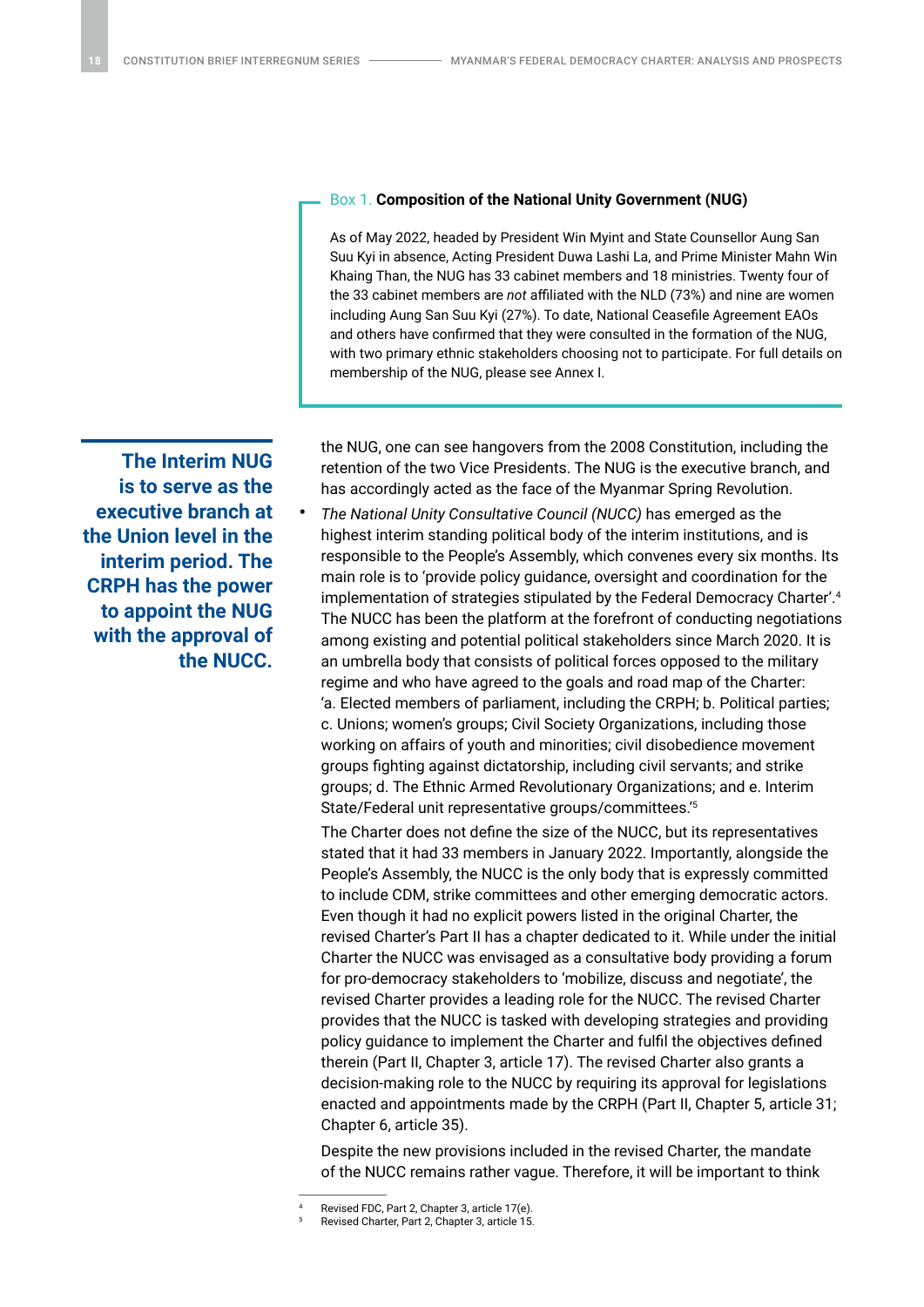about how to ensure that the role of the strike committees and other emerging democratic actors in the transition is more than symbolic. While the NUCC was still manoeuvring the inclusive negotiation process in 2021 and the CRPH was widely believed to be the leading actor of the process behind the NUCC, some actors within the NUCC view it as the ultimate source of authority for the NUG which should over time become a representative body, essentially taking the place the CRPH initially occupied. The Charter also stated that the composition of the NUCC and its role within the interim governance system will be relevant criteria to assess that system's unity and inclusivity. The diverging views on the role and authority of the NUCC point to the fact that the consensus among various groups was still evolving and that details on the interim institutions may be revised in the future. The revised Charter has provided a clear leading role for the NUCC, which is however not yet matched with its capacity to function as an institution.

• The revised Charter also provides for the establishment of *Joint Coordination Committees* consisting of NUCC and NUG representatives (Part II, Chapter 3, article 18). These committees aim to ensure communication and coordination between the NUCC and the NUG's different ministries in defining and implementing, respectively, the strategies to fulfil the Charter's goals.

While the interim governance arrangements established by the original Charter did not seem to dilute the decision-making power and authority of the CRPH, the NUCC (i.e. the CRPH plus the other key stakeholders) has emerged as the leading authority. It is still important to consider what kind of accountability structures might be put in place to ensure collaborative, inclusive, and collective leadership procedures in the Charter's implementation. For example, there are ways to integrate more groups in the current appointment procedures for interim government institutions. The Charter is vague on how the different transitional institutions will interact and how decisions will be made in practice, so working procedures and relationships will need to be developed over time.

An Election Commission and a Constitutional Court are mentioned in Part I of the revised Charter for the future final constitution, but none are foreseen for the interim period. Notably, Part II, Chapter 7, provides that civilian courts recognized by the NUG and the judicial system of the EROs form the interim judiciary (Part II, Chapter 7, article 47). However, not a single civilian court has been explicitly recognized so far by the NUG, and there is confusion and uncertainty over what is actually meant by judicial systems of EROs. How the NUG-recognized civilian courts (when they come to exist) and EROs' judicial systems will guarantee the rule of law in this interim period is an important question. This leaves the exact contours of judicial power in the interim and transitional period poorly defined. With no judicial mechanisms in place to act as a check on the exercise of power by the interim institutions during the transitional period, there are questions as to how accountability and human rights can be ensured. There are also no rules on transparency and public participation. Some of these issues can be addressed by the development of concrete 'checks and balances' mechanisms and inclusive decision-making rules, to complement the Charter.

**The NUCC has emerged as the highest interim standing political body of the interim institutions and is responsible to the People's Assembly. Its main role is to provide policy guidance, oversight and coordination for the implementation of strategies stipulated by the Federal Democracy Charter.**

**The Charter is vague on how the different transitional institutions will interact and how decisions will be made in practice, so working procedures and relationships will need to be developed over time.**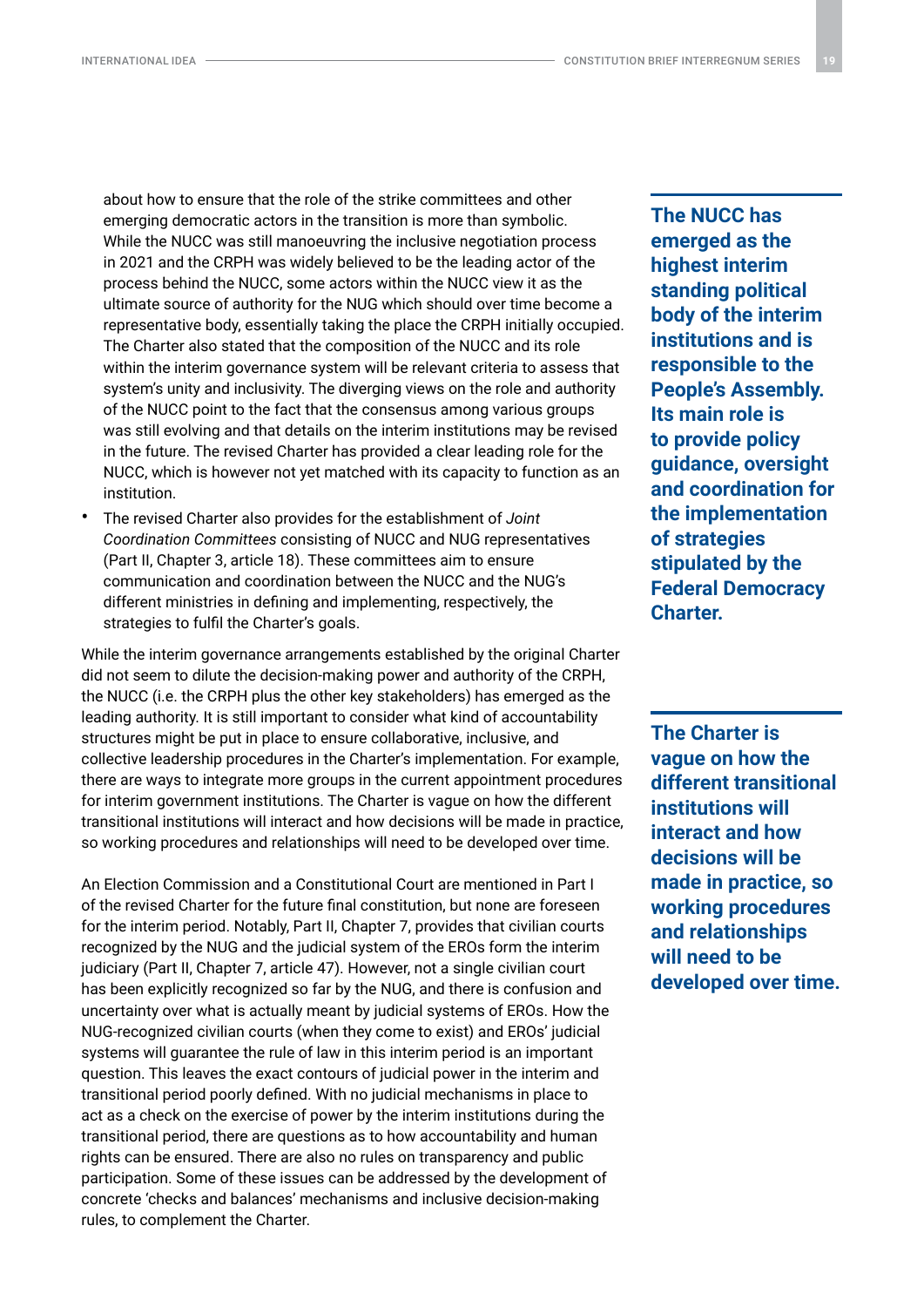## 4. **CONCLUSION**

Myanmar is going through an unprecedented time of upheaval and one that requires innovation and efficiency to effectively counter the military coup and restore democracy. What is more, there cannot be a return to the pre-coup status quo, involving power-sharing with the Myanmar military. The ambition, widely shared among diverse stakeholders, is to re-found the state on the basis of democratic and federal principles, drawing a clear line under the historical era of military domination. This requires coordinated and strategic action to hold the coalition of actors engaged in fighting the Myanmar military regime together through the transition. The Charter is an important foundation for this action.

As is common in transitions or times of constitutional beginnings, there are many questions about the sources of legitimacy and authority for the emerging actors and constitutional documents, and about the status of the legal framework and institutional arrangements that pre-dated the coup. Some of these questions are impossible to answer yet, but what is clear is that the Charter's promulgation marks a new phase in Myanmar's resistance to the military coup and efforts to rebuild itself. The Charter represents an important trust-building document and step towards democratic constitutionalism, as a basis for building a strong, broad and inclusive alliance between stakeholders opposed to the military junta.

**The Federal Democracy Charter has become the written manifestation of the will of the people of Myanmar to overcome military rule and to rebuild the state in a manner that fully reflects its diversity and addresses historical grievances.** The Charter has succeeded in creating momentum for a broad alliance, and even for the formation of the interim government, but may need further adjustments as the situation evolves. As this analysis suggests, there are some key issues for consideration in the interregnum period, including: balancing the benefits of transparency and accountability with the need for security; interrelationships between the institutions established by the Charter; and the relationship between the NUG and the public. Furthermore, as the unity created by shared opposition to the Myanmar military may fade (or be actively dismantled by the latter), and as the details needed for the future constitutional arrangement for Myanmar become more apparent—including the content of a new constitution and a process for it—there will be a need for profound negotiations, compromise and readiness to reach inclusive agreement among the key stakeholders. While this process will have to be led by the people of Myanmar and their representatives, external assistance will be beneficial carefully calibrated to adhere to the principles of political neutrality and noninterference, while upholding universal principles of human rights and the rule of law (United Nations 2020).

The Federal Democracy Charter has become the written manifestation of the will of the people of Myanmar to overcome military rule and to rebuild the state in a manner that fully reflects its diversity and addresses historical grievances. While it is not a constitution per se, it replaces the obsolete 2008 Constitution and forms a basis for exercising legitimate power and for shaping the path towards a new, federal constitutional framework. The FDC is remarkable in that it represents an unprecedented ability of a broad set of democratic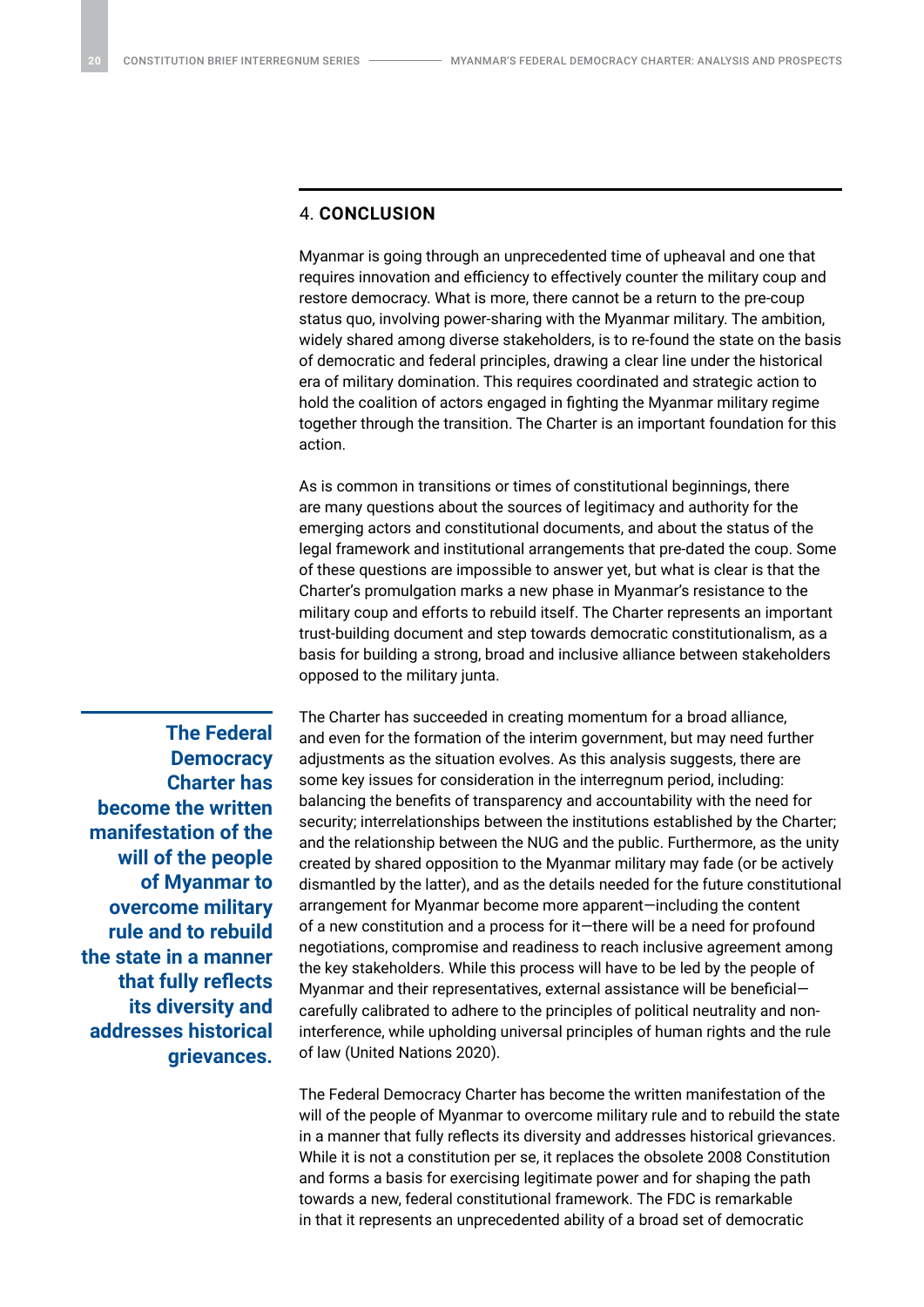stakeholders to find political compromise over difficult questions, and it should be welcomed, celebrated and supported by anyone wishing to see a return to democratic governance in Myanmar. At the same time, a significant degree of legal uncertainty is an unfortunate aspect of the revolutionary period which is likely to feature for some time.

The next urgent challenge for the interim institutions is to disseminate the FDC and the promise of a new state that it offers to the people of Myanmar. This must be done in an easy-to-understand, accessible manner, and it should go well beyond simply sharing the text itself on social media. The FDC promises to deliver what most people of Myanmar have been demanding and yearning for ever since the foundation of independent Burma—peace, equality and justice for all, balanced development and the rule of law delivered by effective, accountable institutions at all levels. Citizens must now be reassured that the interim institutions—the NUCC, the CRPH and the NUG—have an actual strategy to achieve this goal, while striving to provide as many services as possible to the people in the interim period. International assistance providers should get fully on board with this unique opportunity to reconstitute Myanmar in the ways that the people of Myanmar have been demanding since the onset of the Spring Revolution—'We Want Democracy!'. Now, at last, there is a plan for how to get there.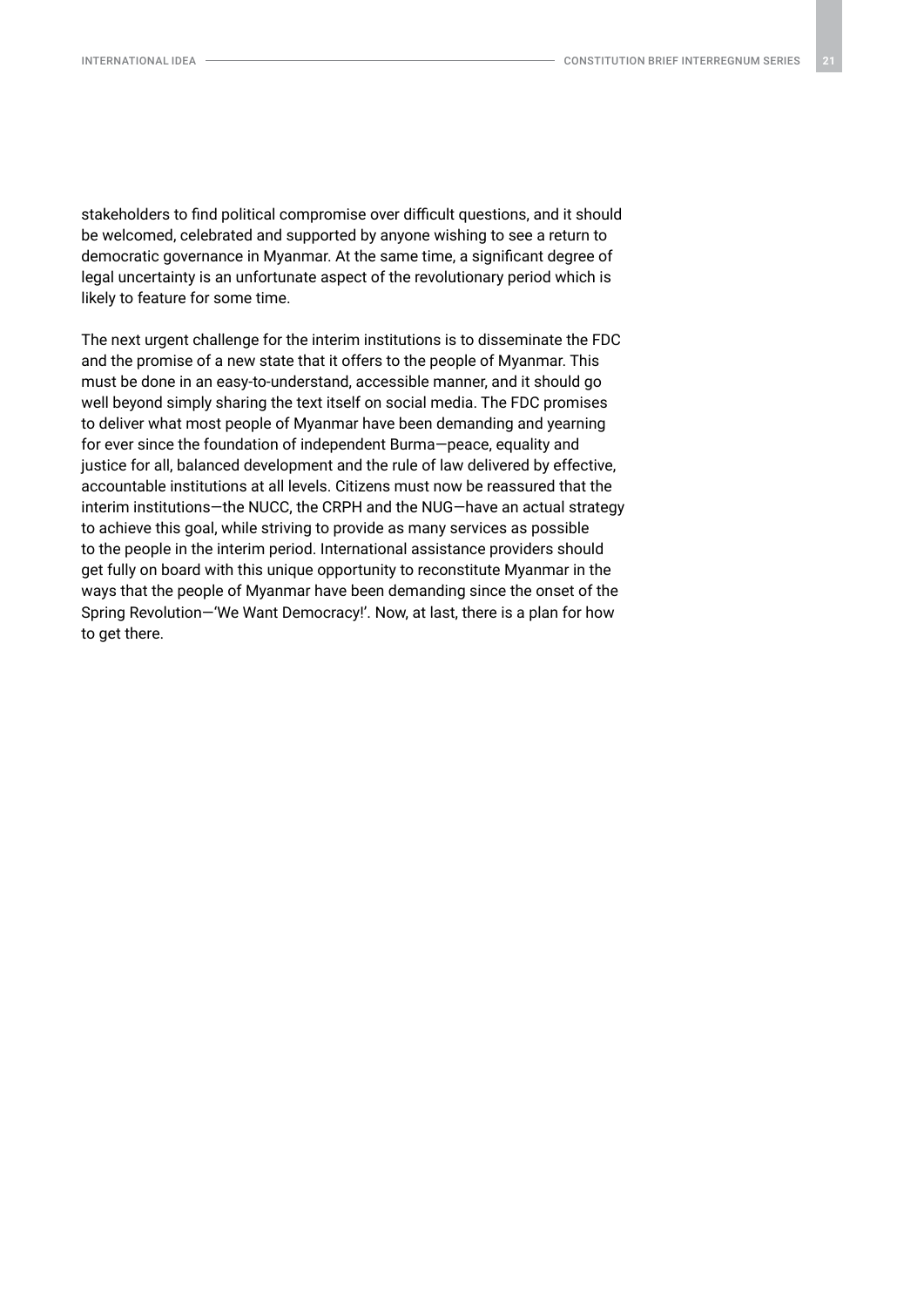## Annex A. **Composition of NUG (as of May 2022)**

| <b>President</b>                                                                    | U Win Myint (NLD)                                                                             |
|-------------------------------------------------------------------------------------|-----------------------------------------------------------------------------------------------|
| <b>State Counsellor</b>                                                             | Daw Aung San Suu Kyi (NLD)                                                                    |
| <b>Vice President and Acting</b><br><b>President</b>                                | Duwa Lashi La (Kachin Political Interim Coordination Team-KPICT, Kachin National<br>Assembly) |
| <b>Prime Minister</b>                                                               | Mahn Win Khaing Than (NLD)                                                                    |
| <b>Union Ministers</b>                                                              |                                                                                               |
| <b>Ministry of Foreign Affairs</b>                                                  | Daw Zin Mar Aung (NLD)                                                                        |
| <b>Ministry of Home Affairs</b><br>and Immigration                                  | U Lwin Ko Latt (NLD)                                                                          |
| <b>Ministry of Defence</b>                                                          | U Yee Mon (NLD)                                                                               |
| <b>Ministry of Federal Union</b><br><b>Affairs</b>                                  | Dr Lian Hmung Sakhong (Chin National Front, Interim Chin National Consultative<br>Council)    |
| Ministry of Planning,<br><b>Finance and Investment</b>                              | U Tin Tun Naing (NLD)                                                                         |
| <b>Ministry of Humanitarian</b><br><b>Affairs and Disaster</b><br>Management        | Dr Win Myat Aye (NLD)                                                                         |
| Ministry of International<br>Cooperation                                            | Dr Sasa (NLD)                                                                                 |
| <b>Ministry of Education</b>                                                        | Dr Zaw Wai Soe (Independent)                                                                  |
| <b>Ministry of Health</b>                                                           | Dr Zaw Wai Soe (Independent)                                                                  |
| <b>Ministry of Natural</b><br><b>Resources and</b><br>Environmental<br>Conservation | Dr Tu Khaung (KPICT/Independent)                                                              |
| Ministry of Women, Youth<br>and Children Affairs                                    | Naw Susanna Hla Hla Soe (NLD)                                                                 |
| <b>Ministry of Human Rights</b>                                                     | U Aung Myo Min (Independent/Equality Myanmar)                                                 |
| Ministry of<br>Communications,<br>Information and<br><b>Technology</b>              | U Htin Lin Aung (Independent)                                                                 |
| <b>Ministry of Justice</b>                                                          | U Thein Oo (NLD)                                                                              |
| Ministry of Electricity and<br><b>Energy</b>                                        | U Soe Thura Tun (NLD)                                                                         |
| <b>Ministry of Labour</b>                                                           | Nai Tun Pe (aka) Nai Suwunna (former member of Mon Unity Party)                               |
| <b>Ministry of Commerce</b>                                                         | Daw Khin Ma Ma Myo (Independent)                                                              |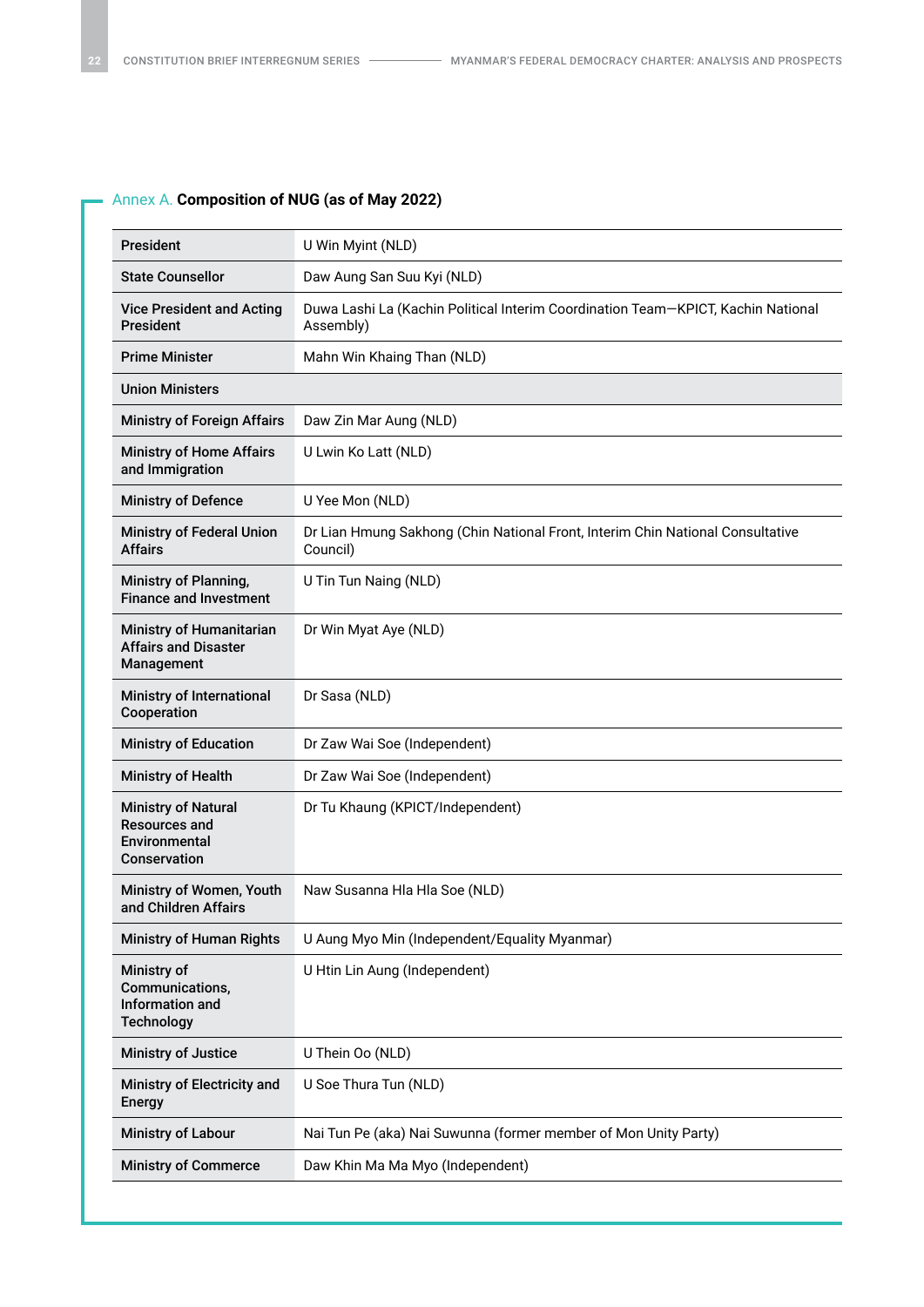## Annex A. **Composition of NUG (as of May 2022) cont.**

| <b>Deputy Ministers</b>                                               |                                                               |
|-----------------------------------------------------------------------|---------------------------------------------------------------|
| <b>Ministry of Foreign Affairs</b>                                    | U Moe Zaw Oo (NLD)                                            |
| <b>Ministry of Home Affairs</b><br>and Immigration                    | Khu Hte Bu (Karenni National Progressive Party)               |
| <b>Ministry of Defence</b>                                            | Nai Kao Rot (MSICC)<br>(Former member of New Mon State Party) |
| <b>Ministry of Federal Union</b><br><b>Affairs</b>                    | U Chit Tun (Karenni National People's Liberation Front)       |
| <b>Ministry of Federal Union</b><br><b>Affairs</b>                    | Mai Win Htoo (Ta'ang National Party)                          |
| Ministry of Planning,<br><b>Finance and Investment</b>                | U Min Zayar Oo (Former member of Mon Unity Party)             |
| Ministry of Humanitarian<br><b>Affairs and Disaster</b><br>Management | Naw Htoo Phaw (Independent)                                   |
| Ministry of International<br>Cooperation                              | Hkawng Naw (KPICT/Independent)                                |
| <b>Ministry of Education</b>                                          | Dr. Sai Khaing Myo Tun (Independent)                          |
| <b>Ministry of Education</b>                                          | Ja Htoi Pan (KPICT/Independent)                               |
| <b>Ministry of Health</b>                                             | Dr. Shwe Pon (NLD)                                            |
| <b>Ministry of Natural</b><br><b>Resources and</b><br>Environmental   | Khun Bedu                                                     |
| Conservation                                                          | (Kayan National Party)                                        |
| Ministry of Women,<br>Youth and Children<br>Affairs                   | Daw Ei Thinzar Maung                                          |
|                                                                       | (Former member of Democratic Party for a New Society)         |
| Ministry of Human<br>Rights                                           | Baham Htan (Kayan National Party)                             |
| Ministry of Electricity<br>and Energy                                 | Lahphai Maw Htun Awng (Independent)                           |
| Ministry of Labour                                                    | U Kyaw Ni (All Burma Federation of Trade Unions)              |
|                                                                       |                                                               |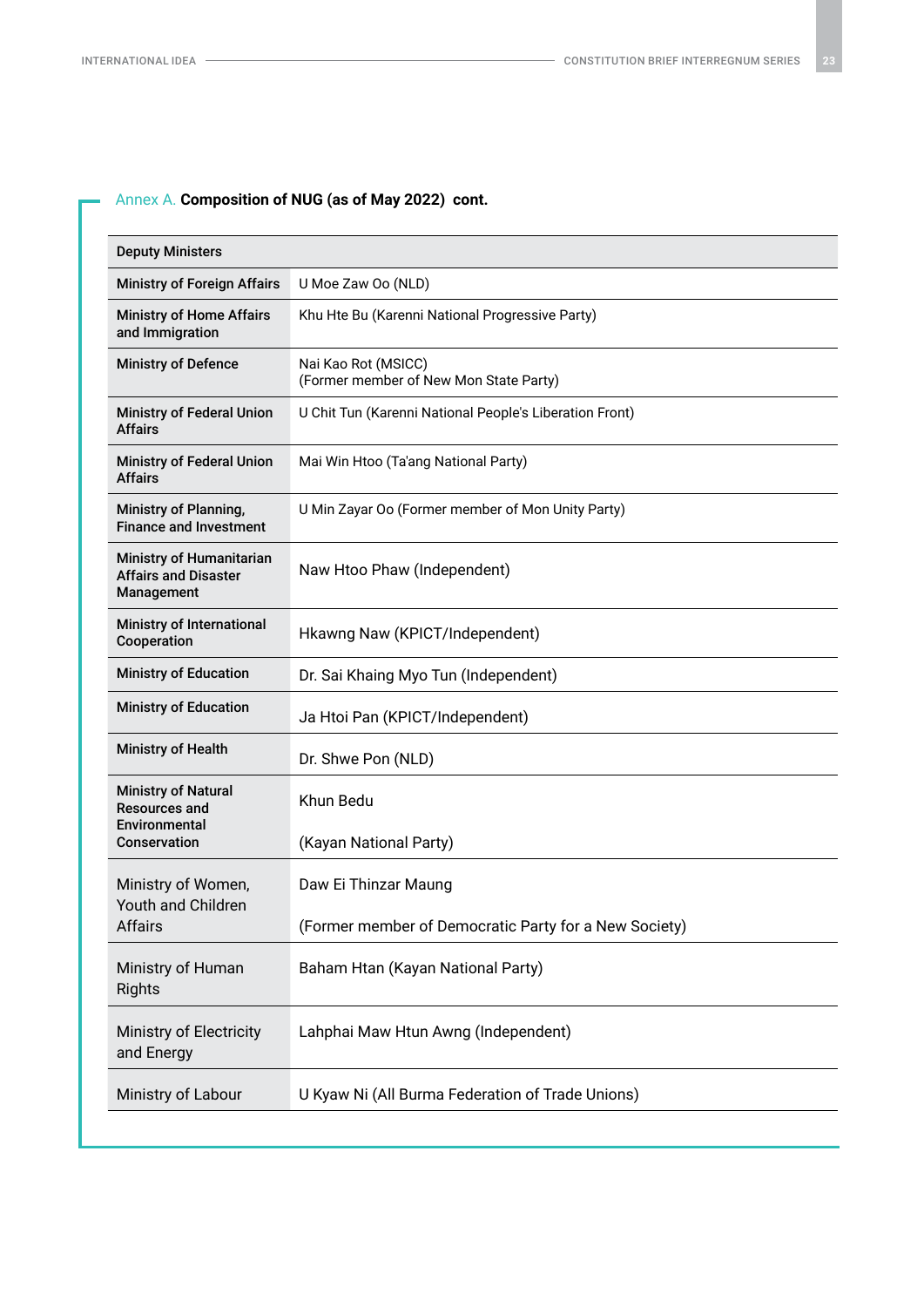

## Annex B. **The structure of Myanmar's interim governance arrangement**



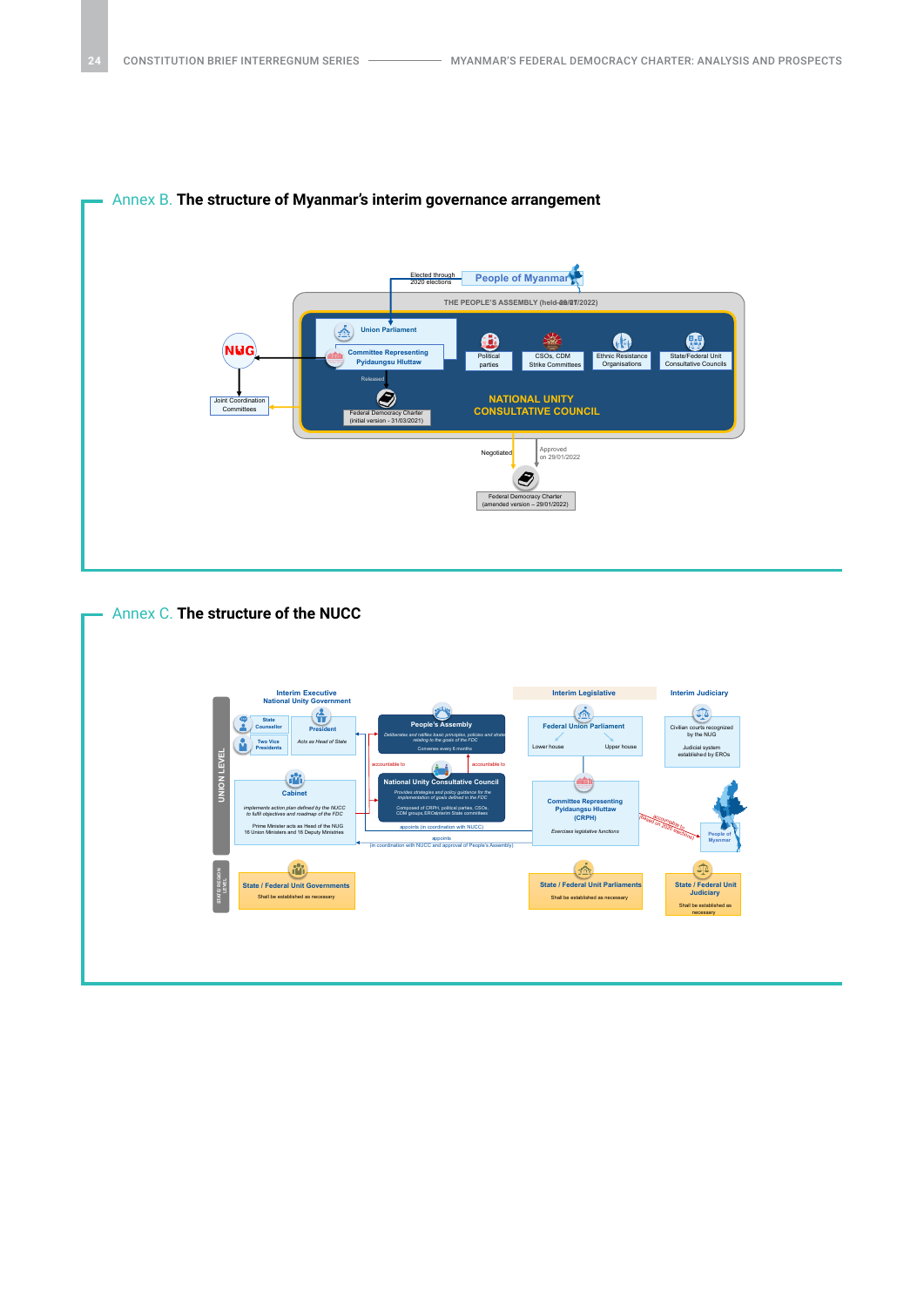## **References**

- BBC, interview with U Lwin Ko Latt, Youtube, 1 April 2021, <[https://www.youtube.com/](https://www.youtube.com/watch?v=piQYtvW6GpQ) [watch?v=piQYtvW6GpQ](https://www.youtube.com/watch?v=piQYtvW6GpQ)>, accessed 8 May 2022
- Cats-Baril, A., *Self-determination*, Constitution Brief (Stockholm: International IDEA, 2018), [<https://www.idea.int/publications/catalogue/self-determination>](https://www.idea.int/publications/catalogue/self-determination), accessed 8 May 2022
- CRPH (Committee Representing the Pyidaungsu Hluttaw), 'Federal Democracy Charter' [Burmese], CRPH Myanmar Official website, 31 March 2021a, <[https://crphmyanmar](https://crphmyanmar.org/crph010421) [.org/crph010421>](https://crphmyanmar.org/crph010421), accessed 8 May 2022
- —, 'The declaration of the abolishment of the 2008 Constitution' [Burmese], CRPH Myanmar Official website, 31 March 2021b, <[https://crphmyanmar.org/](https://crphmyanmar.org/crph3103212) [crph3103212>](https://crphmyanmar.org/crph3103212), accessed 8 May 2022
- FCDCC (Federal Constitution Drafting and Coordination Committee), 'Constitution of the Federal Republic of the Union of Burma (second draft)', 12 February 2008, [<https://](https://www.mmpeacemonitor.org/images/pdf/The-constitution-of-the-federal-republic-of-the-union-of-burma-second-draft.pdf) [www.mmpeacemonitor.org/images/pdf/The-constitution-of-the-federal-republic-of](https://www.mmpeacemonitor.org/images/pdf/The-constitution-of-the-federal-republic-of-the-union-of-burma-second-draft.pdf) [-the-union-of-burma-second-draft.pdf](https://www.mmpeacemonitor.org/images/pdf/The-constitution-of-the-federal-republic-of-the-union-of-burma-second-draft.pdf)>, accessed 8 May 2022
- International IDEA, Proposals for Constitutional Change in Myanmar from the Joint Parliamentary Committee on Constitutional Amendment: International IDEA Interim Analysis, 2019, <[https://constitutionnet.org/vl/item/proposals-constitutional](https://constitutionnet.org/vl/item/proposals-constitutional-change-myanmar-joint-parliamentary-committee-constitutional) [-change-myanmar-joint-parliamentary-committee-constitutional>](https://constitutionnet.org/vl/item/proposals-constitutional-change-myanmar-joint-parliamentary-committee-constitutional), accessed 8 May 2022
- *Irrawaddy*, 'Shadow government outlines federal union plan for Myanmar's future', 5 April 2021, <[https://www.irrawaddy.com/news/burma/shadow-government-outlines](https://www.irrawaddy.com/news/burma/shadow-government-outlines-federal-union-plan-myanmars-future.html) [-federal-union-plan-myanmars-future.html](https://www.irrawaddy.com/news/burma/shadow-government-outlines-federal-union-plan-myanmars-future.html)>, accessed 8 May 2022
- Legal Aid Network, 'Paper on reviewing Federal Democracy Charter drafted by CRPH' [Burmese], 31 March 2021, <[https://drive.google.com/file/d/1dpPeuJHR6JoNA](https://drive.google.com/file/d/1dpPeuJHR6JoNAyjs1VNqiKVajOc2BFL9/view?usp=sharing) [yjs1VNqiKVajOc2BFL9/view?usp=sharing](https://drive.google.com/file/d/1dpPeuJHR6JoNAyjs1VNqiKVajOc2BFL9/view?usp=sharing)>, accessed 8 May 2022
- Noel, T., *Unconstitutionality of the 2021 Military Coup in Myanmar*, Constitution Brief (Stockholm: International IDEA, 2022), [<https://doi.org/10.31752/idea.2022.16>](https://doi.org/10.31752/idea.2022.16)
- United Nations, 'Guidance note of the Secretary-General on United Nations Constitutional Assistance', September 2020, <[https://peacemaker.un.org/sites/](https://peacemaker.un.org/sites/peacemaker.un.org/files/SG%20Guidance%20Note%20on%20Constitutional%20Assistance_2.pdf) [peacemaker.un.org/files/SG%20Guidance%20Note%20on%20Constitutional%20](https://peacemaker.un.org/sites/peacemaker.un.org/files/SG%20Guidance%20Note%20on%20Constitutional%20Assistance_2.pdf) [Assistance\\_2.pdf](https://peacemaker.un.org/sites/peacemaker.un.org/files/SG%20Guidance%20Note%20on%20Constitutional%20Assistance_2.pdf)>, accessed 8 May 2022
- VOA News, interview with NUG Federal Minister for Foreign Affairs Dr Lian Hmung Sa Kaung, 20 April 2021, [<https://burmese.voanews.com/a/interview-with-nug](https://burmese.voanews.com/a/interview-with-nug-minister-of-federal-union-affairs-dr-lian-hmung-sakhong/5859976.html) [-minister-of-federal-union-affairs-dr-lian-hmung-sakhong/5859976.html](https://burmese.voanews.com/a/interview-with-nug-minister-of-federal-union-affairs-dr-lian-hmung-sakhong/5859976.html)>, accessed 8 May 2022
- Women of Burma, 'Announcement of the National Unity Consultative Council NUCC', 16 November 2021, <[https://www.womenofburma.org/sites/default/files/2021-11/](https://www.womenofburma.org/sites/default/files/2021-11/NUCC-Statement-En.pdf) [NUCC-Statement-En.pdf>](https://www.womenofburma.org/sites/default/files/2021-11/NUCC-Statement-En.pdf), accessed 8 May 2022
- Zulueta-Fülscher, K., *Interim Constitutions: Peacekeeping and Democracy-Building Tools* (Stockholm: International, 2015), <[https://www.idea.int/publications/catalogue/](https://www.idea.int/publications/catalogue/interim-constitutions-peacekeeping-and-democracy-building-tools) [interim-constitutions-peacekeeping-and-democracy-building-tools>](https://www.idea.int/publications/catalogue/interim-constitutions-peacekeeping-and-democracy-building-tools), accessed 8 June 2022